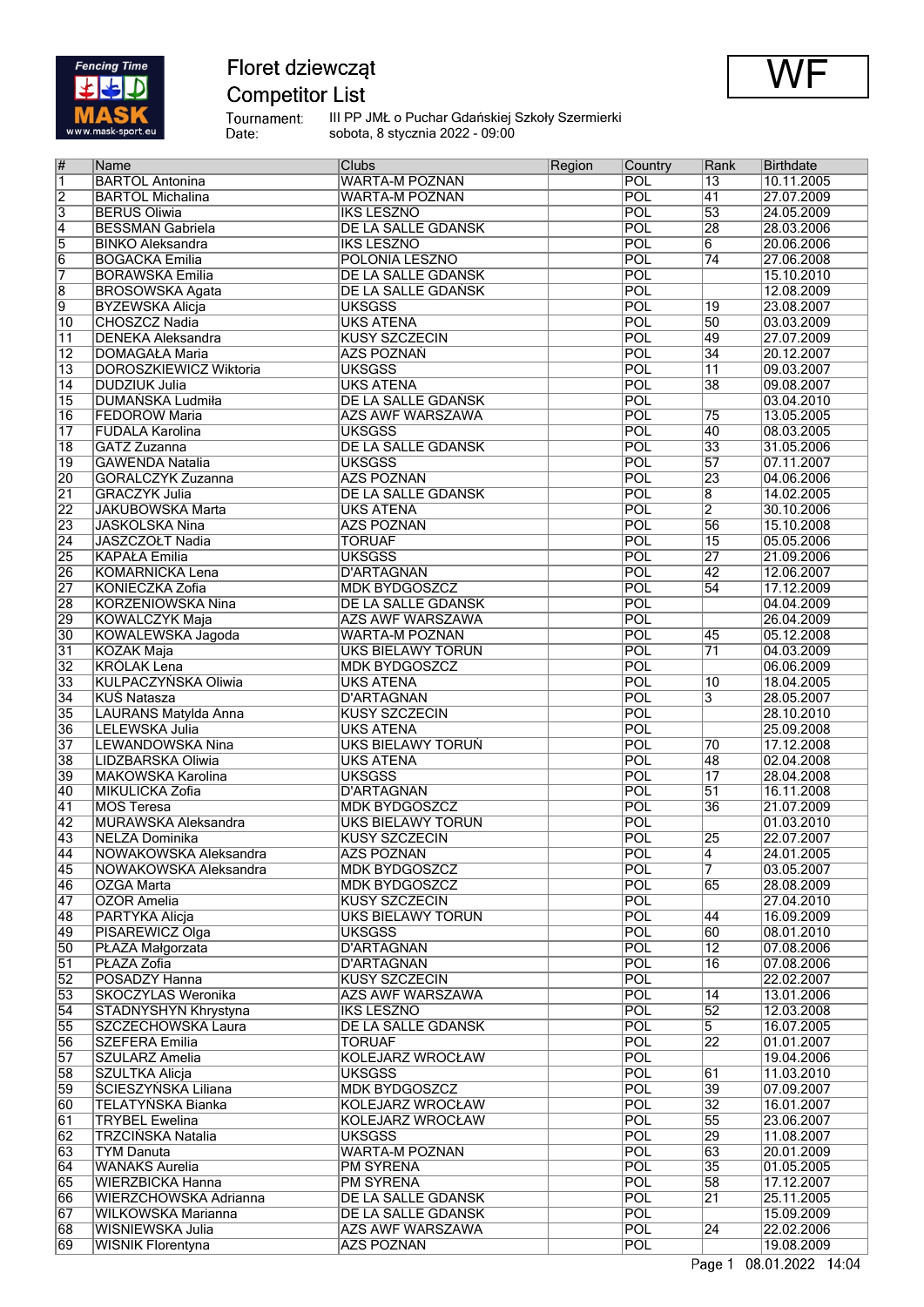|                 | Floret dziewcząt     |                         |        |                |      | Page 2 08.01.2022 14:04 |
|-----------------|----------------------|-------------------------|--------|----------------|------|-------------------------|
| #               | <b>Name</b>          | <b>Clubs</b>            | Region | <b>Country</b> | Rank | Birthdate               |
| 70              | WŁOSIŃSKA Oliwia     | <b>AZS AWF WARSZAWA</b> |        | POL            | 37   | 17.08.2007              |
| 71              | WOJEWÓDZKA Zuzanna   | AZS POZNAŃ              |        | POL            |      | 24.10.2007              |
| 72              | WOJTAS Hanna         | <b>UKSGSS</b>           |        | POL            |      | 15.03.2007              |
| 73              | WOJTAS Zofia         | <b>UKSGSS</b>           |        | POL            | 30   | 04.08.2008              |
| 74              | WRÓBLEWSKA Maria     | IKUSY SZCZECIN          |        | POL            |      | 28.07.2007              |
| $\overline{75}$ | WYSZYŃSKA Magdalena  | <b>UKS ATENA</b>        |        | POL            |      | $\overline{05.02.2009}$ |
| 76              | WYTYK Dominika       | DE LA SALLE GDAŃSK      |        | POL            | 26   | 11.07.2005              |
| 77              | <b>ZIEMAK Emilia</b> | IKS W-WA                |        | POL            | 31   | 21.08.2007              |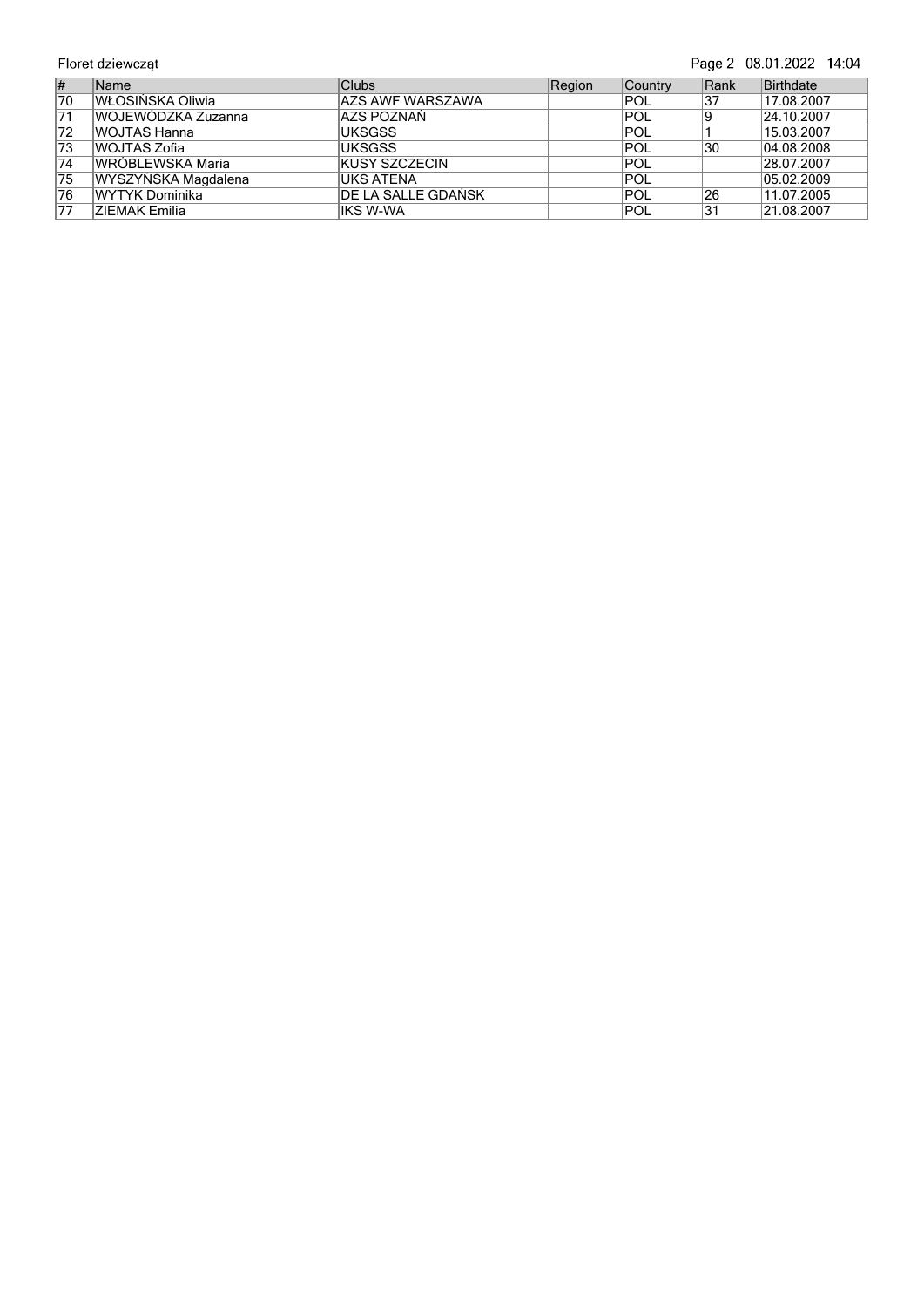

## Floret dziewcząt Seeding for Round #1 - Poule



Tournament:<br>Date:<br>FIE Document:

III PP JMŁ o Puchar Gdańskiej Szkoły Szermierki sobota, 8 stycznia 2022 - 09:00 FE\_FIE\_0001.2

| Seed            | Name                          | Club                    | Region | Country    | Rank            | <b>Notes</b> |
|-----------------|-------------------------------|-------------------------|--------|------------|-----------------|--------------|
| 1               | <b>WOJTAS Hanna</b>           | <b>UKSGSS</b>           |        | POL        | 1               |              |
| $\overline{2}$  | <b>JAKUBOWSKA Marta</b>       | <b>UKS ATENA</b>        |        | POL        | $\overline{2}$  |              |
| $\overline{3}$  | <b>KUŚ Natasza</b>            | <b>D'ARTAGNAN</b>       |        | POL        | $\overline{3}$  |              |
| $\overline{4}$  | NOWAKOWSKA Aleksandra         | AZS POZNAŃ              |        | POL        | $\overline{4}$  |              |
| $\overline{5}$  | SZCZECHOWSKA Laura            | DE LA SALLE GDAŃSK      |        | POL        | $\overline{5}$  |              |
|                 |                               |                         |        |            |                 |              |
| 6               | <b>BINKO Aleksandra</b>       | <b>IKS LESZNO</b>       |        | POL        | $\overline{6}$  |              |
| 7               | NOWAKOWSKA Aleksandra         | <b>MDK BYDGOSZCZ</b>    |        | POL        | 7               |              |
| $\overline{8}$  | <b>GRACZYK Julia</b>          | DE LA SALLE GDAŃSK      |        | POL        | $\overline{8}$  |              |
| $\overline{9}$  | WOJEWÓDZKA Zuzanna            | <b>AZS POZNAŃ</b>       |        | POL        | $\overline{9}$  |              |
| $\overline{10}$ | KULPACZYŃSKA Oliwia           | <b>UKS ATENA</b>        |        | POL        | $\overline{10}$ |              |
| $\overline{11}$ | <b>DOROSZKIEWICZ Wiktoria</b> | <b>UKSGSS</b>           |        | POL        | $\overline{11}$ |              |
| $\overline{12}$ | PŁAZA Małgorzata              | <b>D'ARTAGNAN</b>       |        | POL        | $\overline{12}$ |              |
|                 |                               |                         |        |            |                 |              |
| $\overline{13}$ | <b>BARTOL Antonina</b>        | <b>WARTA-M POZNAN</b>   |        | POL        | $\overline{13}$ |              |
| $\overline{14}$ | <b>SKOCZYLAS Weronika</b>     | AZS AWF WARSZAWA        |        | POL        | $\overline{14}$ |              |
| $\overline{15}$ | JASZCZOŁT Nadia               | <b>TORUAF</b>           |        | POL        | $\overline{15}$ |              |
| $\overline{16}$ | PŁAZA Zofia                   | <b>D'ARTAGNAN</b>       |        | POL        | 16              |              |
| $\overline{17}$ | <b>MAKOWSKA Karolina</b>      | <b>UKSGSS</b>           |        | POL        | $\overline{17}$ |              |
| $\overline{18}$ | <b>BYZEWSKA Alicja</b>        | <b>UKSGSS</b>           |        | POL        | $\overline{19}$ |              |
| $\overline{19}$ | WIERZCHOWSKA Adrianna         | DE LA SALLE GDAŃSK      |        | POL        | $\overline{21}$ |              |
|                 |                               |                         |        |            |                 |              |
| $\overline{20}$ | <b>SZEFERA Emilia</b>         | <b>TORUAF</b>           |        | POL        | 22              |              |
| $\overline{21}$ | GÓRALCZYK Zuzanna             | <b>AZS POZNAŃ</b>       |        | POL        | 23              |              |
| $\overline{22}$ | WIŚNIEWSKA Julia              | <b>AZS AWF WARSZAWA</b> |        | POL        | $\overline{24}$ |              |
| $\overline{23}$ | NELZA Dominika                | <b>KUSY SZCZECIN</b>    |        | POL        | $\overline{25}$ |              |
| $\overline{24}$ | <b>WYTYK Dominika</b>         | DE LA SALLE GDAŃSK      |        | POL        | 26              |              |
| $\overline{25}$ | <b>KAPAŁA Emilia</b>          | <b>UKSGSS</b>           |        | POL        | 27              |              |
|                 |                               |                         |        |            |                 |              |
| $\overline{26}$ | <b>BESSMAN Gabriela</b>       | DE LA SALLE GDAŃSK      |        | POL        | 28              |              |
| $\overline{27}$ | TRZCIŃSKA Natalia             | <b>UKSGSS</b>           |        | POL        | 29              |              |
| $\overline{28}$ | <b>WOJTAS Zofia</b>           | <b>UKSGSS</b>           |        | POL        | 30              |              |
| $\overline{29}$ | ZIEMAK Emilia                 | <b>IKS W-WA</b>         |        | POL        | $\overline{31}$ |              |
| $\overline{30}$ | <b>TELATYŃSKA Bianka</b>      | <b>KOLEJARZ WROCŁAW</b> |        | POL        | $\overline{32}$ |              |
| $\overline{31}$ | GATZ Zuzanna                  | DE LA SALLE GDAŃSK      |        | POL        | 33              |              |
| $\overline{32}$ |                               |                         |        | POL        | $\overline{34}$ |              |
|                 | DOMAGAŁA Maria                | AZS POZNAŃ              |        |            |                 |              |
| $\overline{33}$ | <b>WANAKS Aurelia</b>         | <b>PM SYRENA</b>        |        | <b>POL</b> | $\overline{35}$ |              |
| $\overline{34}$ | <b>MOS Teresa</b>             | <b>MDK BYDGOSZCZ</b>    |        | POL        | 36              |              |
| $\overline{35}$ | WŁOSIŃSKA Oliwia              | <b>AZS AWF WARSZAWA</b> |        | POL        | 37              |              |
| $\overline{36}$ | <b>DUDZIUK Julia</b>          | <b>UKS ATENA</b>        |        | POL        | 38              |              |
| $\overline{37}$ | ŚCIESZYŃSKA Liliana           | <b>MDK BYDGOSZCZ</b>    |        | POL        | 39              |              |
| $\overline{38}$ | <b>FUDALA Karolina</b>        | <b>UKSGSS</b>           |        | POL        | 40              |              |
| $\overline{39}$ |                               |                         |        | POL        | 41              |              |
|                 | <b>BARTOL Michalina</b>       | <b>WARTA-M POZNAN</b>   |        |            |                 |              |
| 40              | <b>KOMARNICKA Lena</b>        | <b>D'ARTAGNAN</b>       |        | POL        | 42              |              |
| 41              | PARTYKA Alicja                | UKS BIELAWY TORUŃ       |        | POL        | 44              |              |
| $\overline{42}$ | <b>KOWALEWSKA Jagoda</b>      | <b>WARTA-M POZNAN</b>   |        | POL        | 45              |              |
| 43              | LIDZBARSKA Oliwia             | <b>UKS ATENA</b>        |        | POL        | 48              |              |
| 44              | <b>DENEKA Aleksandra</b>      | <b>KUSY SZCZECIN</b>    |        | POL        | 49              |              |
| 45              | CHOSZCZ Nadia                 | <b>UKS ATENA</b>        |        | POL        | 50              |              |
| $\overline{46}$ | <b>MIKULICKA Zofia</b>        | D'ARTAGNAN              |        | POL        | $\overline{51}$ |              |
|                 |                               |                         |        |            |                 |              |
| 47              | STADNYSHYN Khrystyna          | <b>IKS LESZNO</b>       |        | POL        | $\overline{52}$ |              |
| 48              | <b>BERUS Oliwia</b>           | <b>IKS LESZNO</b>       |        | POL        | $\overline{53}$ |              |
| 49              | KONIECZKA Zofia               | <b>MDK BYDGOSZCZ</b>    |        | <b>POL</b> | $\overline{54}$ |              |
| $\overline{50}$ | <b>TRYBEL Ewelina</b>         | <b>KOLEJARZ WROCŁAW</b> |        | POL        | 55              |              |
| $\overline{51}$ | JASKÓLSKA Nina                | AZS POZNAŃ              |        | POL        | $\overline{56}$ |              |
| $\overline{52}$ | <b>GAWENDA Natalia</b>        | <b>UKSGSS</b>           |        | POL        | 57              |              |
| $\overline{53}$ | <b>WIERZBICKA Hanna</b>       | <b>PM SYRENA</b>        |        | POL        | 58              |              |
| $\overline{54}$ |                               |                         |        |            | 60              |              |
|                 | PISAREWICZ Olga               | <b>UKSGSS</b>           |        | POL        |                 |              |
| $\overline{55}$ | SZULTKA Alicja                | <b>UKSGSS</b>           |        | POL        | 61              |              |
| $\overline{56}$ | <b>TYM Danuta</b>             | <b>WARTA-M POZNAN</b>   |        | POL        | 63              |              |
| $\overline{57}$ | OZGA Marta                    | <b>MDK BYDGOSZCZ</b>    |        | POL        | 65              |              |
| $\overline{58}$ | <b>LEWANDOWSKA Nina</b>       | UKS BIELAWY TORUŃ       |        | POL        | $\overline{70}$ |              |
| $\overline{59}$ | <b>KOZAK Maja</b>             | UKS BIELAWY TORUŃ       |        | POL        | $\overline{71}$ |              |
| 60              | <b>BOGACKA Emilia</b>         | POLONIA LESZNO          |        | POL        | $\overline{74}$ |              |
|                 |                               |                         |        |            |                 |              |
| $\overline{61}$ | <b>FEDORÓW Maria</b>          | AZS AWF WARSZAWA        |        | <b>POL</b> | $\overline{75}$ |              |
| 62              | POSADZY Hanna                 | <b>KUSY SZCZECIN</b>    |        | POL        |                 |              |
| 63              | <b>WIŚNIK Florentyna</b>      | <b>AZS POZNAŃ</b>       |        | POL        |                 |              |
| 64              | WRÓBLEWSKA Maria              | <b>KUSY SZCZECIN</b>    |        | POL        |                 |              |
| $\overline{65}$ | LAURANS Matylda Anna          | <b>KUSY SZCZECIN</b>    |        | POL        |                 |              |
| 66              | <b>BORAWSKA Emilia</b>        | DE LA SALLE GDAŃSK      |        | POL        |                 |              |
| 67              | LELEWSKA Julia                | <b>UKS ATENA</b>        |        | POL        |                 |              |
|                 |                               |                         |        |            |                 |              |
| 68              | <b>KOWALCZYK Maja</b>         | AZS AWF WARSZAWA        |        | POL        |                 |              |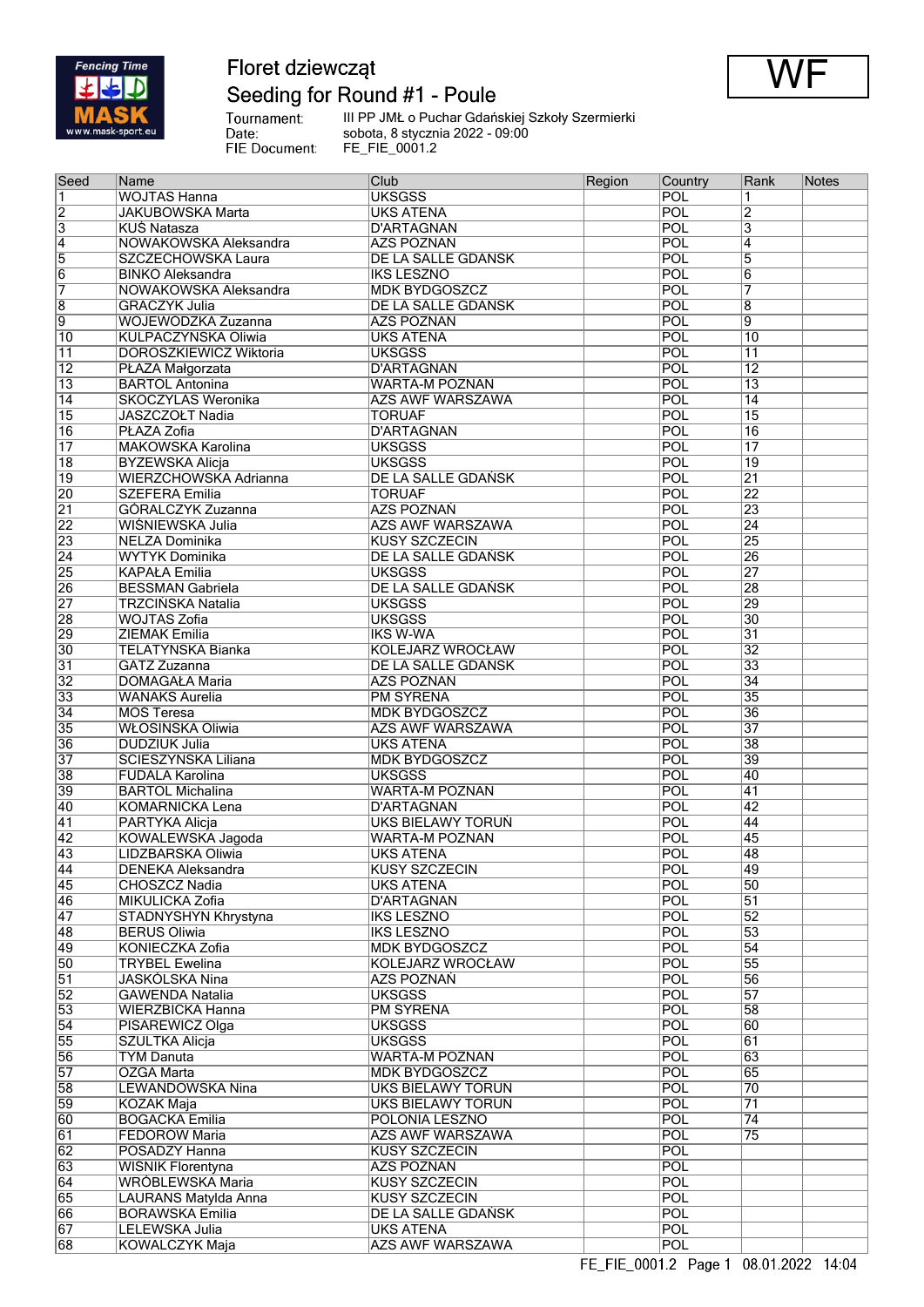## FE\_FIE\_0001.2 Page 2 08.01.2022 14:04

| Seed            | <b>Name</b>                 | Club                  | Region | Country    | Rank | Notes |
|-----------------|-----------------------------|-----------------------|--------|------------|------|-------|
| 69              | WYSZYŃSKA Magdalena         | <b>UKS ATENA</b>      |        | <b>POL</b> |      |       |
| $\overline{70}$ | <b>BROSOWSKA Agata</b>      | DE LA SALLE GDAŃSK    |        | <b>POL</b> |      |       |
| $\overline{71}$ | <b>IMURAWSKA Aleksandra</b> | UKS BIELAWY TORUŃ     |        | <b>POL</b> |      |       |
| $\overline{72}$ | KRÓLAK Lena                 | <b>IMDK BYDGOSZCZ</b> |        | <b>POL</b> |      |       |
| 73              | <b>WILKOWSKA Marianna</b>   | IDE LA SALLE GDAŃSK   |        | <b>POL</b> |      |       |
| $\overline{74}$ | <b>KORZENIOWSKA Nina</b>    | DE LA SALLE GDAŃSK    |        | <b>POL</b> |      |       |
| 75              | DUMAŃSKA Ludmiła            | DE LA SALLE GDAŃSK    |        | <b>POL</b> |      |       |
| 76              | lOZÓR Amelia                | IKUSY SZCZECIN        |        | <b>POL</b> |      |       |
| 77              | SZULARZ Amelia              | KOLEJARZ WROCŁAW      |        | <b>POL</b> |      |       |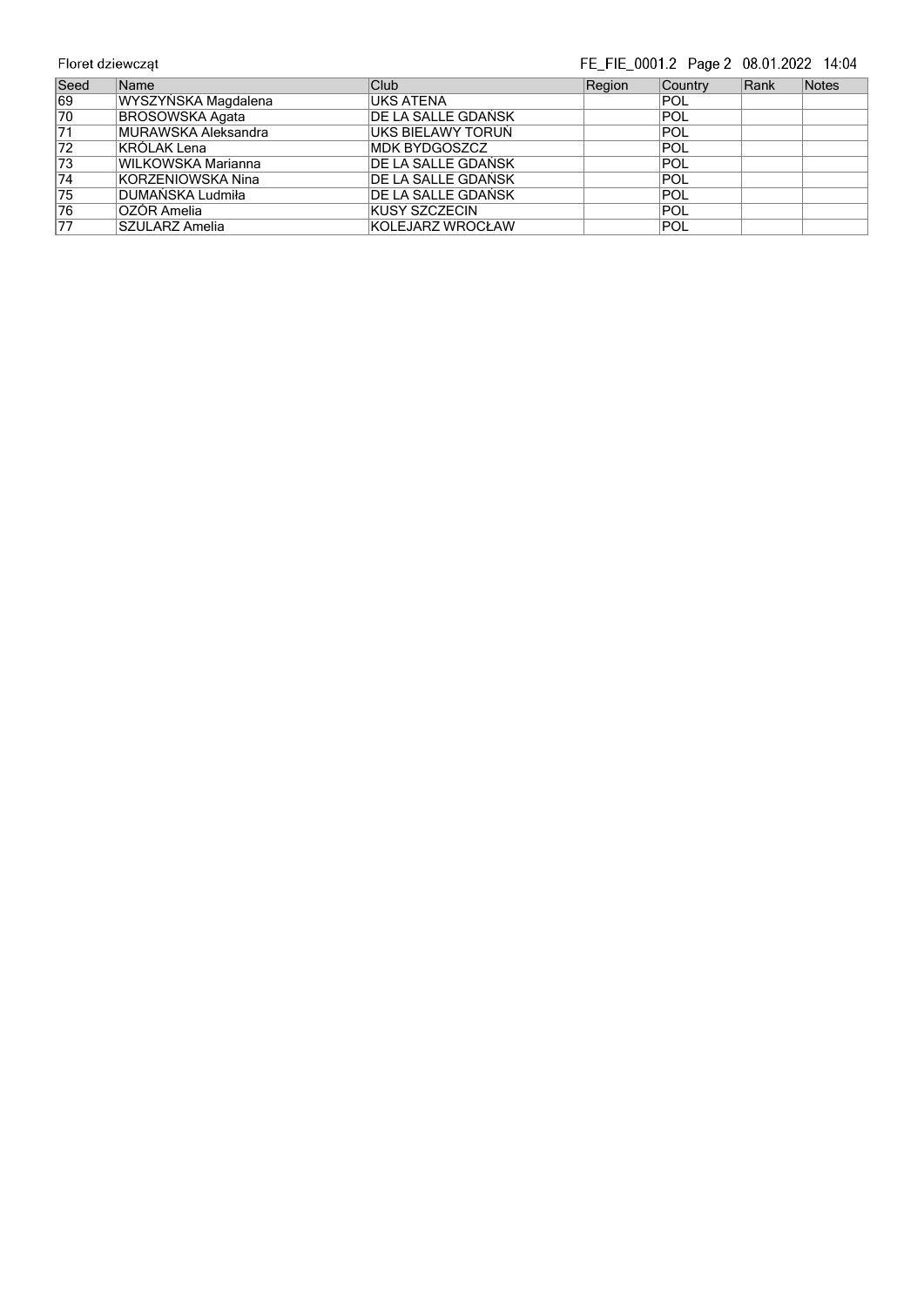

## Floret dziewcząt **Round #1 Poule Results**



III PP JMŁ o Puchar Gdańskiej Szkoły Szermierki sobota, 8 stycznia 2022 - 09:00 FE\_FIE\_0007

|                     | Piste 1                | Referee(s):              |               |                |                |                |                |                |                 |                |                |        |    |     |                      |
|---------------------|------------------------|--------------------------|---------------|----------------|----------------|----------------|----------------|----------------|-----------------|----------------|----------------|--------|----|-----|----------------------|
|                     | 09:00                  |                          |               |                |                |                |                |                |                 |                |                |        |    |     |                      |
| Name                |                        | <b>Affiliation</b>       | #             |                | 2              | 3              | $\overline{4}$ | 5              | $6\phantom{1}6$ | 7              | V              | V/M HS |    | HR. | $\lfloor nd \rfloor$ |
|                     | MURAWSKA Aleksandra    | UKS BIELAWY TORUŃ / POL  |               |                | D <sub>2</sub> | D <sub>0</sub> | D <sub>2</sub> | V <sub>5</sub> | D <sub>1</sub>  | D <sub>1</sub> |                | 0,17   | 11 | 26  | $-15$                |
| MIKULICKA Zofia     |                        | D'ARTAGNAN / POL         | $\mathcal{P}$ | V5             |                | D <sub>3</sub> | D <sub>3</sub> | V <sub>5</sub> | D <sub>2</sub>  | D <sub>3</sub> | $\overline{2}$ | 0,33   | 21 | 22  | $-1$                 |
| CHOSZCZ Nadia       |                        | UKS ATENA / POL 3        |               | V <sub>5</sub> | V <sub>5</sub> |                | D <sub>0</sub> | V <sub>5</sub> | D <sub>3</sub>  | D1             | 3              | 0,50   | 19 | 20  | $-1$                 |
| NELZA Dominika      |                        | KUSY SZCZECIN / POL      | 4             | V <sub>5</sub> | V <sub>5</sub> | V5             |                | V <sub>5</sub> | V <sub>5</sub>  | V <sub>5</sub> | 6              | 1,00   | 30 | 9   | 21                   |
|                     | <b>BORAWSKA Emilia</b> | DE LA SALLE GDAŃSK / POL | 5.            | D1             | D <sub>0</sub> | D <sub>2</sub> | D0             |                | D <sub>0</sub>  | D <sub>1</sub> | $\mathbf 0$    | 0,00   | 4  | 30  | $-26$                |
|                     | WIŚNIEWSKA Julia       | AZS AWF WARSZAWA / POL   | 6             | V5             | V5             | V5             | D1             | V5             |                 | D1             | 4              | 0,67   | 22 | 16  | 6                    |
| <b>WOJTAS Hanna</b> |                        | UKSGSS / POL             |               | V5             | V <sub>5</sub> | V5             | D <sub>3</sub> | V <sub>5</sub> | V <sub>5</sub>  |                | 5              | 0,83   | 28 | 12  | 16                   |

|                        | Piste 2                  | Referee(s):              |             |                |                |                |                |                |                |                |             |      |        |     |               |
|------------------------|--------------------------|--------------------------|-------------|----------------|----------------|----------------|----------------|----------------|----------------|----------------|-------------|------|--------|-----|---------------|
|                        | 09:00                    |                          |             |                |                |                |                |                |                |                |             |      |        |     |               |
| Name                   |                          | <b>Affiliation</b>       | #           | 1              | 2              | 3              | 4              | 5              | 6              | 7              | V           |      | V/M HS | HR. | Ind           |
|                        | GÓRALCZYK Zuzanna        | AZS POZNAŃ / POL         | $\mathbf 1$ |                | D0             | V5             | V5             | D <sub>3</sub> | V <sub>5</sub> | D1             | 3           | 0,50 | 19     | 20  | $-1$          |
|                        | <b>JAKUBOWSKA Marta</b>  | UKS ATENA / POL 2        |             | V <sub>5</sub> |                | V <sub>5</sub> | V5             | D <sub>3</sub> | V <sub>5</sub> | V <sub>5</sub> | 5           | 0,83 | 28     | 7   | 21            |
| <b>FUDALA Karolina</b> |                          | UKSGSS / POL             | 3           | D <sub>3</sub> | D <sub>1</sub> |                | V <sub>5</sub> | D <sub>1</sub> | V <sub>5</sub> | V <sub>5</sub> | 3           | 0,50 | 20     | 18  | $\mathcal{P}$ |
|                        | <b>KOWALCZYK Maja</b>    | AZS AWF WARSZAWA / POL   | 4           | D1             | D1             | D <sub>3</sub> |                | D4             | V <sub>5</sub> | D <sub>1</sub> | 1           | 0,17 | 15     | 28  | $-13$         |
| <b>WYTYK Dominika</b>  |                          | DE LA SALLE GDAŃSK / POL | 5           | V5             | V5             | V5             | V5             |                | V <sub>5</sub> | V5             | 6           | 1,00 | 30     | 12  | 18            |
| <b>KRÓLAK Lena</b>     |                          | MDK BYDGOSZCZ / POL      | 6           | D1             | D <sub>0</sub> | D <sub>0</sub> | D <sub>3</sub> | D <sub>0</sub> |                | D <sub>3</sub> | $\mathbf 0$ | 0,00 | 7      | 30  | $-23$         |
|                        | <b>DENEKA Aleksandra</b> | KUSY SZCZECIN / POL      |             | V <sub>5</sub> | D <sub>0</sub> | D <sub>0</sub> | V5             | D1             | V <sub>5</sub> |                | 3           | 0,50 | 16     | 20  | -4            |

|                       | Piste 4              | Referee(s):              |              |                |                |    |                |                |                |                |                |      |               |    |       |
|-----------------------|----------------------|--------------------------|--------------|----------------|----------------|----|----------------|----------------|----------------|----------------|----------------|------|---------------|----|-------|
| 3                     | 09:00                |                          |              |                |                |    |                |                |                |                |                |      |               |    |       |
| Name                  |                      | Affiliation              | #            | 1              | 2              | 3  | 4              | 5              | 6              | 7              | V              |      | V/M HS HR Ind |    |       |
|                       | STADNYSHYN Khrystyna | IKS LESZNO / POL         | 1            |                | D <sub>0</sub> | D1 | V5             | V5             | D <sub>2</sub> | D1             | $\overline{2}$ | 0,33 | 14            | 24 | $-10$ |
| KUŚ Natasza           |                      | D'ARTAGNAN / POL         | 2            | V <sub>5</sub> |                | V5 | V5             | V5             | V <sub>5</sub> | V <sub>3</sub> | 6              | 1,00 | 28            | 10 | 18    |
|                       | LIDZBARSKA Oliwia    | UKS ATENA / POL          | 3            | V5             | D <sub>4</sub> |    | V5             | V5             | D <sub>4</sub> | D <sub>4</sub> | 3              | 0,50 | 27            | 21 | 6     |
|                       | WIŚNIK Florentyna    | AZS POZNAŃ / POL         | $\mathbf{A}$ | D <sub>2</sub> | D <sub>1</sub> | D4 |                | V5             | V5             | D1             | $\overline{2}$ | 0,33 | 18            | 25 | -7    |
|                       | DUMAŃSKA Ludmiła     | DE LA SALLE GDAŃSK / POL | 5            | D <sub>2</sub> | D <sub>0</sub> | D1 | D1             |                | D <sub>0</sub> | D <sub>0</sub> | $\mathbf 0$    | 0,00 | 4             | 30 | $-26$ |
| <b>SZEFERA Emilia</b> |                      | TORUAF / POL             | 6            | V5             | D <sub>3</sub> | V5 | D <sub>4</sub> | V <sub>5</sub> |                | D <sub>3</sub> | 3              | 0,50 | 25            | 21 | 4     |
| <b>KAPAŁA Emilia</b>  |                      | UKSGSS / POL             |              | V5             | D <sub>2</sub> | V5 | V5             | V5             | V5             |                | 5              | 0.83 | 27            | 12 | 15    |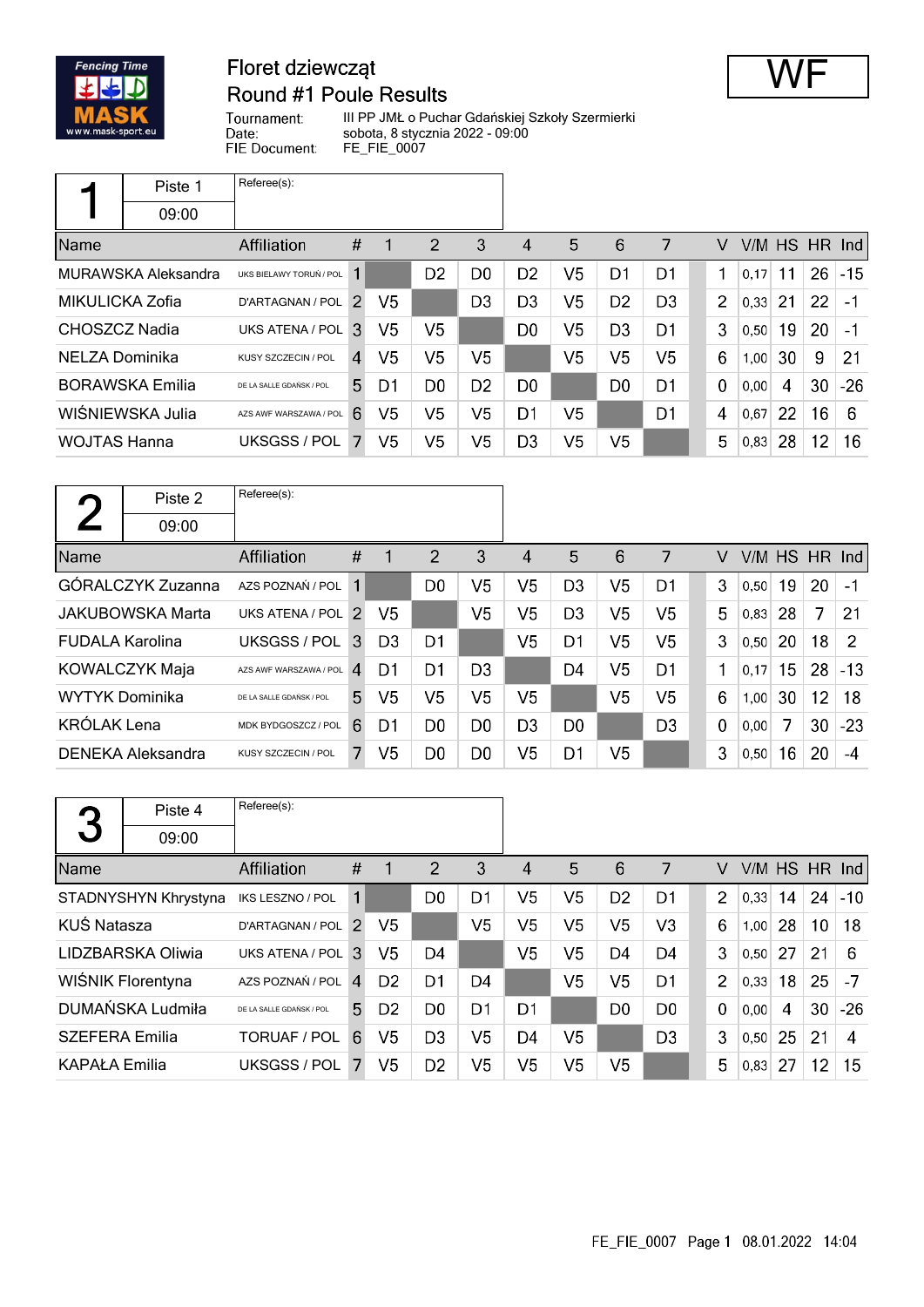|                     | Piste 5                  | Referee(s):              |               |                |                |                |                |                |                |                |                |      |           |    |          |
|---------------------|--------------------------|--------------------------|---------------|----------------|----------------|----------------|----------------|----------------|----------------|----------------|----------------|------|-----------|----|----------|
|                     | 09:00                    |                          |               |                |                |                |                |                |                |                |                |      |           |    |          |
| <b>Name</b>         |                          | <b>Affiliation</b>       | #             | 1              | $\overline{2}$ | 3              | $\overline{4}$ | 5              | 6              | 7              | V              | V/M  | HS HR Ind |    |          |
| <b>BERUS Oliwia</b> |                          | <b>IKS LESZNO / POL</b>  | 1             |                | D0             | D1             | D4             | D <sub>3</sub> | V <sub>5</sub> | V <sub>4</sub> | $\overline{2}$ | 0,33 | 17        | 27 | $-10$    |
|                     | <b>TRZCIŃSKA Natalia</b> | UKSGSS / POL             | $\mathcal{P}$ | V5             |                | D <sub>2</sub> | V5             | D <sub>2</sub> | V <sub>5</sub> | V5             | 4              | 0.67 | 24        | 18 | 6        |
|                     | WIERZCHOWSKA Adrianna    | DE LA SALLE GDAŃSK / POL | 3             | V <sub>5</sub> | V <sub>5</sub> |                | V5             | D <sub>0</sub> | V <sub>5</sub> | V5             | 5              | 0.83 | 25        | 17 | 8        |
| LELEWSKA Julia      |                          | UKS ATENA / POL          | $\mathbf{A}$  | V5             | D <sub>2</sub> | D4             |                | D1             | V <sub>5</sub> | V5             | 3              | 0.50 | 22        | 22 | $\Omega$ |
|                     | NOWAKOWSKA Aleksandra    | AZS POZNAŃ / POL         | 5.            | V5             | V <sub>5</sub> | V5             | V5             |                | V <sub>5</sub> | V <sub>5</sub> | 6              | 1,00 | 30        | 11 | 19       |
|                     | KOWALEWSKA Jagoda        | WARTA-M POZNAN / POL     | 6             | D4             | D4             | D <sub>3</sub> | D <sub>2</sub> | D4             |                | V <sub>5</sub> | 1              | 0,17 | 22        | 25 | $-3$     |
|                     | WRÓBLEWSKA Maria         | KUSY SZCZECIN / POL      | 7             | D <sub>3</sub> | D <sub>2</sub> | D <sub>2</sub> | D1             | D <sub>1</sub> | D <sub>0</sub> |                | 0              | 0,00 | 9         | 29 | $-20$    |

|                      | Piste 6                | Referee(s):              |                |                |                |                |                |                |                |                |   |               |    |    |       |
|----------------------|------------------------|--------------------------|----------------|----------------|----------------|----------------|----------------|----------------|----------------|----------------|---|---------------|----|----|-------|
| 5                    | 09:00                  |                          |                |                |                |                |                |                |                |                |   |               |    |    |       |
| Name                 |                        | <b>Affiliation</b>       | #              | 1              | 2              | 3              | 4              | 5              | 6              | 7              | V | V/M HS HR Ind |    |    |       |
|                      | SZCZECHOWSKA Laura     | DE LA SALLE GDAŃSK / POL | 1              |                | V5             | V5             | V4             | V5             | V4             | V5             | 6 | 1,00          | 28 | 11 | 17    |
|                      | <b>BYZEWSKA Alicja</b> | <b>UKSGSS / POL</b>      | 2              | D1             |                | V <sub>5</sub> | V5             | V5             | V <sub>4</sub> | V <sub>5</sub> | 5 | 0,83          | 25 | 11 | 14    |
|                      | KONIECZKA Zofia        | MDK BYDGOSZCZ / POL      | 3              | D <sub>2</sub> | D <sub>0</sub> |                | D <sub>3</sub> | D4             | V <sub>5</sub> | D <sub>3</sub> | 1 | 0,17          | 17 | 28 | $-11$ |
| POSADZY Hanna        |                        | KUSY SZCZECIN / POL      | 4              | D <sub>3</sub> | D <sub>0</sub> | V5             |                | D <sub>2</sub> | D <sub>2</sub> | D <sub>1</sub> | 1 | 0,17          | 13 | 25 | $-12$ |
| PARTYKA Alicja       |                        | UKS BIELAWY TORUŃ / POL  | 5.             | D <sub>0</sub> | D <sub>0</sub> | V5             | V5             |                | V <sub>5</sub> | D <sub>2</sub> | 3 | 0.50          | 17 | 24 | $-7$  |
|                      | WYSZYŃSKA Magdalena    | UKS ATENA / POL          | 6              | D <sub>3</sub> | D <sub>3</sub> | D <sub>3</sub> | V3             | D <sub>3</sub> |                | D <sub>2</sub> | 1 | 0,17          | 17 | 25 | -8    |
| <b>ZIEMAK Emilia</b> |                        | IKS W-WA / POL           | $\overline{7}$ | D <sub>2</sub> | D <sub>3</sub> | V5             | V5             | V <sub>5</sub> | V <sub>5</sub> |                | 4 | 0.67          | 25 | 18 | 7     |

|                       | Piste 7                 | Referee(s):              |                |                |                |                |                |                |                |                |                |      |    |               |       |
|-----------------------|-------------------------|--------------------------|----------------|----------------|----------------|----------------|----------------|----------------|----------------|----------------|----------------|------|----|---------------|-------|
|                       | 09:00                   |                          |                |                |                |                |                |                |                |                |                |      |    |               |       |
| Name                  |                         | <b>Affiliation</b>       | #              |                | 2              | 3              | 4              | 5              | 6              | 7              | v              |      |    | V/M HS HR Ind |       |
|                       | LAURANS Matylda Anna    | KUSY SZCZECIN / POL      | 1              |                | D <sub>0</sub> | D <sub>0</sub> | D1             | D <sub>2</sub> | D1             | D <sub>0</sub> | $\overline{0}$ | 0,00 | 4  | 30            | $-26$ |
| FEDORÓW Maria         |                         | AZS AWF WARSZAWA / POL   | $\mathcal{P}$  | V <sub>5</sub> |                | D1             | D <sub>3</sub> | D <sub>0</sub> | V <sub>5</sub> | D1             | $\overline{2}$ | 0,33 | 15 | 22            | -7    |
|                       | MAKOWSKA Karolina       | <b>UKSGSS / POL</b>      | 3              | V5             | V5             |                | V <sub>5</sub> | V <sub>5</sub> | V <sub>5</sub> | V5             | 6              | 1,00 | 30 | 5             | 25    |
|                       | <b>KOMARNICKA Lena</b>  | D'ARTAGNAN / POL         | 4              | V5             | V <sub>5</sub> | D1             |                | D <sub>3</sub> | D <sub>4</sub> | V <sub>5</sub> | 3              | 0,50 | 23 | 22            | 1     |
|                       | <b>BESSMAN Gabriela</b> | DE LA SALLE GDAŃSK / POL | 5              | V <sub>5</sub> | V <sub>5</sub> | D0             | V5             |                | V <sub>5</sub> | V <sub>5</sub> | 5              | 0,83 | 25 | 13            | 12    |
| <b>TRYBEL Ewelina</b> |                         | KOLEJARZ WROCŁAW / POL   | 6              | V <sub>5</sub> | D <sub>2</sub> | D <sub>1</sub> | V5             | D <sub>0</sub> |                | D <sub>3</sub> | $\overline{2}$ | 0,33 | 16 | 25            | -9    |
|                       | <b>BINKO Aleksandra</b> | <b>IKS LESZNO / POL</b>  | $\overline{7}$ | V <sub>5</sub> | V <sub>5</sub> | D <sub>2</sub> | D <sub>3</sub> | D <sub>3</sub> | V <sub>5</sub> |                | 3              | 0,50 | 23 | 19            | 4     |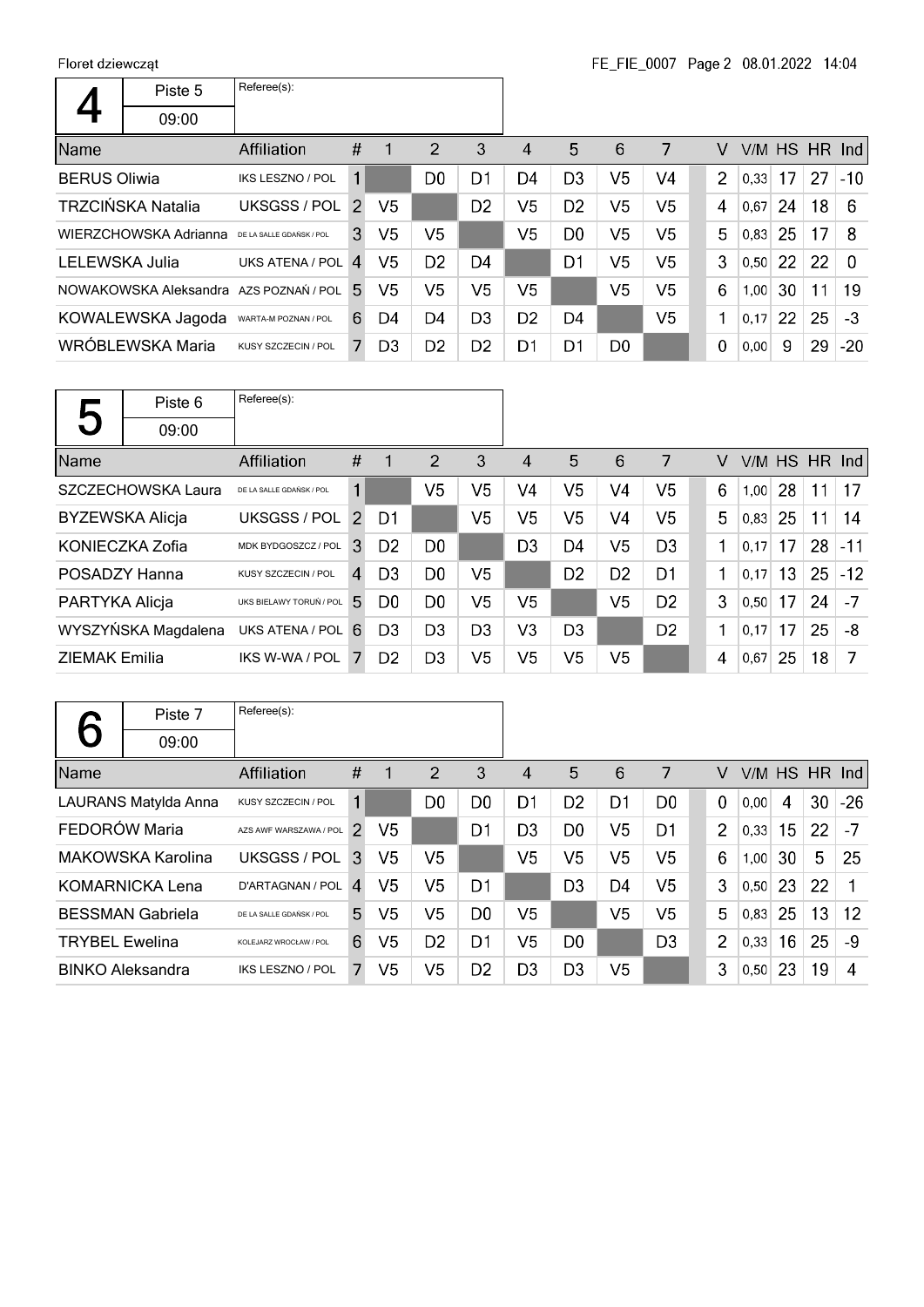$\Gamma$ 

|                       | Piste 9                 | Referee(s):              |                |                |                |                |                |                |                |                |                |      |    |    |                  |
|-----------------------|-------------------------|--------------------------|----------------|----------------|----------------|----------------|----------------|----------------|----------------|----------------|----------------|------|----|----|------------------|
|                       | 09:00                   |                          |                |                |                |                |                |                |                |                |                |      |    |    |                  |
| Name                  |                         | Affiliation              | #              | -1             | 2              | 3              | 4              | 5              | 6              | 7              | v              |      |    |    | $V/M$ HS HR Ind  |
|                       | <b>BARTOL Michalina</b> | WARTA-M POZNAN / POL     | 1              |                | D4             | V5             | V5             | V5             | V <sub>5</sub> | D <sub>1</sub> | $\overline{4}$ | 0,67 | 25 | 18 | -7               |
|                       | JASKÓLSKA Nina          | AZS POZNAŃ / POL         | $\mathcal{P}$  | V5             |                | D <sub>2</sub> | D3             | V5             | D <sub>3</sub> | D <sub>3</sub> | $\overline{2}$ | 0.33 | 21 | 26 | -5               |
| WOJTAS Zofia          |                         | UKSGSS / POL             | $\mathbf{3}$   | D4             | V <sub>5</sub> |                | D1             | D4             | V <sub>5</sub> | D <sub>2</sub> | $\overline{2}$ | 0.33 | 21 | 25 | $-4$             |
| PŁAZA Zofia           |                         | D'ARTAGNAN / POL         | $\overline{A}$ | D <sub>2</sub> | V <sub>5</sub> | V5             |                | V5             | V <sub>5</sub> | D <sub>0</sub> | 4              | 0.67 | 22 | 18 | $\boldsymbol{A}$ |
| <b>BOGACKA Emilia</b> |                         | POLONIA LESZNO / POL     | 5.             | D <sub>0</sub> | D <sub>2</sub> | V5             | D1             |                | D1             | D <sub>0</sub> | 1              | 0,17 | 9  | 29 | $-20$            |
|                       | <b>BROSOWSKA Agata</b>  | DE LA SALLE GDAŃSK / POL | 6              | D <sub>2</sub> | V5             | D <sub>3</sub> | D <sub>3</sub> | V <sub>5</sub> |                | D <sub>1</sub> | $\overline{2}$ | 0,33 | 19 | 24 | -5               |
|                       | NOWAKOWSKA Aleksandra   | MDK BYDGOSZCZ / POL      |                | V5             | V <sub>5</sub> | V5             | V5             | V5             | V <sub>5</sub> |                | 6              | 1,00 | 30 | 7  | 23               |

|                      | Piste 10               | Referee(s):              |                |    |                |                |                |                |                |                |                |        |    |    |          |
|----------------------|------------------------|--------------------------|----------------|----|----------------|----------------|----------------|----------------|----------------|----------------|----------------|--------|----|----|----------|
|                      | 09:00                  |                          |                |    |                |                |                |                |                |                |                |        |    |    |          |
| Name                 |                        | Affiliation              | #              | 1  | 2              | 3              | 4              | 5              | 6              | 7              | V              | V/M HS |    |    | $HR$ Ind |
|                      | ŚCIESZYŃSKA Liliana    | MDK BYDGOSZCZ / POL      |                |    | V5             | D <sub>2</sub> | D1             | D <sub>3</sub> | V <sub>5</sub> | D1             | $\overline{2}$ | 0,33   | 17 | 22 | -5       |
| OZÓR Amelia          |                        | KUSY SZCZECIN / POL      | $\overline{2}$ | D1 |                | V <sub>5</sub> | D <sub>0</sub> | D <sub>1</sub> | D <sub>3</sub> | D <sub>1</sub> | 1              | 0.17   | 11 | 26 | $-15$    |
|                      | <b>GAWENDA Natalia</b> | UKSGSS / POL             | 3              | V5 | D1             |                | D <sub>0</sub> | V <sub>5</sub> | V <sub>5</sub> | D <sub>0</sub> | 3              | 0,50   | 16 | 21 | -5       |
|                      | JASZCZOŁT Nadia        | <b>TORUAF / POL</b>      | $\mathbf{A}$   | V5 | V <sub>5</sub> | V <sub>5</sub> |                | V <sub>5</sub> | V <sub>5</sub> | D <sub>0</sub> | 5              | 0,83   | 25 | 8  | 17       |
|                      | TELATYŃSKA Bianka      | KOLEJARZ WROCŁAW / POL   | 5.             | V5 | V5             | D1             | D1             |                | D <sub>3</sub> | V <sub>4</sub> | 3              | 0,50   | 19 | 22 | $-3$     |
| <b>KOZAK Maja</b>    |                        | UKS BIELAWY TORUŃ / POL  | 6              | D1 | V5             | D <sub>3</sub> | D <sub>1</sub> | V <sub>5</sub> |                | D <sub>0</sub> | $\overline{2}$ | 0,33   | 15 | 26 | $-11$    |
| <b>GRACZYK Julia</b> |                        | DE LA SALLE GDAŃSK / POL | 7              | V5 | V5             | V5             | V5             | D <sub>3</sub> | V <sub>5</sub> |                | 5              | 0,83   | 28 | 6  | 22       |

|                       | Piste biała11      | Referee(s):              |                |                |                |                |                |                |                |                |                |      |    |    |                 |
|-----------------------|--------------------|--------------------------|----------------|----------------|----------------|----------------|----------------|----------------|----------------|----------------|----------------|------|----|----|-----------------|
| 9                     | 09:00              |                          |                |                |                |                |                |                |                |                |                |      |    |    |                 |
| Name                  |                    | Affiliation              | #              |                | 2              | 3              | 4              | 5              | 6              | 7              | v              |      |    |    | $V/M$ HS HR Ind |
| GATZ Zuzanna          |                    | DE LA SALLE GDAŃSK / POL | 1              |                | D <sub>3</sub> | V <sub>5</sub> | V <sub>5</sub> | D <sub>1</sub> | V <sub>5</sub> | V <sub>5</sub> | 4              | 0.67 | 24 | 17 | -7              |
| DUDZIUK Julia         |                    | UKS ATENA / POL 2        |                | V5             |                | V5             | V5             | D1             | V5             | V5             | 5              | 0,83 | 26 | 20 | 6               |
|                       | WIERZBICKA Hanna   | PM SYRENA / POL          | 3              | D <sub>2</sub> | D <sub>4</sub> |                | D1             | D <sub>0</sub> | D <sub>0</sub> | D <sub>3</sub> | $\mathbf 0$    | 0,00 | 10 | 30 | $-20$           |
| <b>SZULTKA Alicja</b> |                    | UKSGSS / POL             | $\overline{4}$ | D <sub>2</sub> | D <sub>2</sub> | V5             |                | D1             | V <sub>5</sub> | V <sub>5</sub> | 3              | 0,50 | 20 | 22 | $-2$            |
|                       | WOJEWÓDZKA Zuzanna | AZS POZNAŃ / POL         | .5.            | V5             | V5             | V5             | V5             |                | V5             | V <sub>5</sub> | 6              | 1,00 | 30 | 6  | 24              |
|                       | SKOCZYLAS Weronika | AZS AWF WARSZAWA / POL   | 6              | D <sub>3</sub> | D <sub>4</sub> | V5             | D <sub>3</sub> | D <sub>3</sub> |                | V <sub>5</sub> | $\overline{2}$ | 0,33 | 23 | 21 | $\overline{2}$  |
| SZULARZ Amelia        |                    | KOLEJARZ WROCŁAW / POL   | 7              | D <sub>0</sub> | D <sub>2</sub> | V5             | D <sub>3</sub> | D <sub>0</sub> | D1             |                | 1              | 0,17 | 11 | 28 | $-17$           |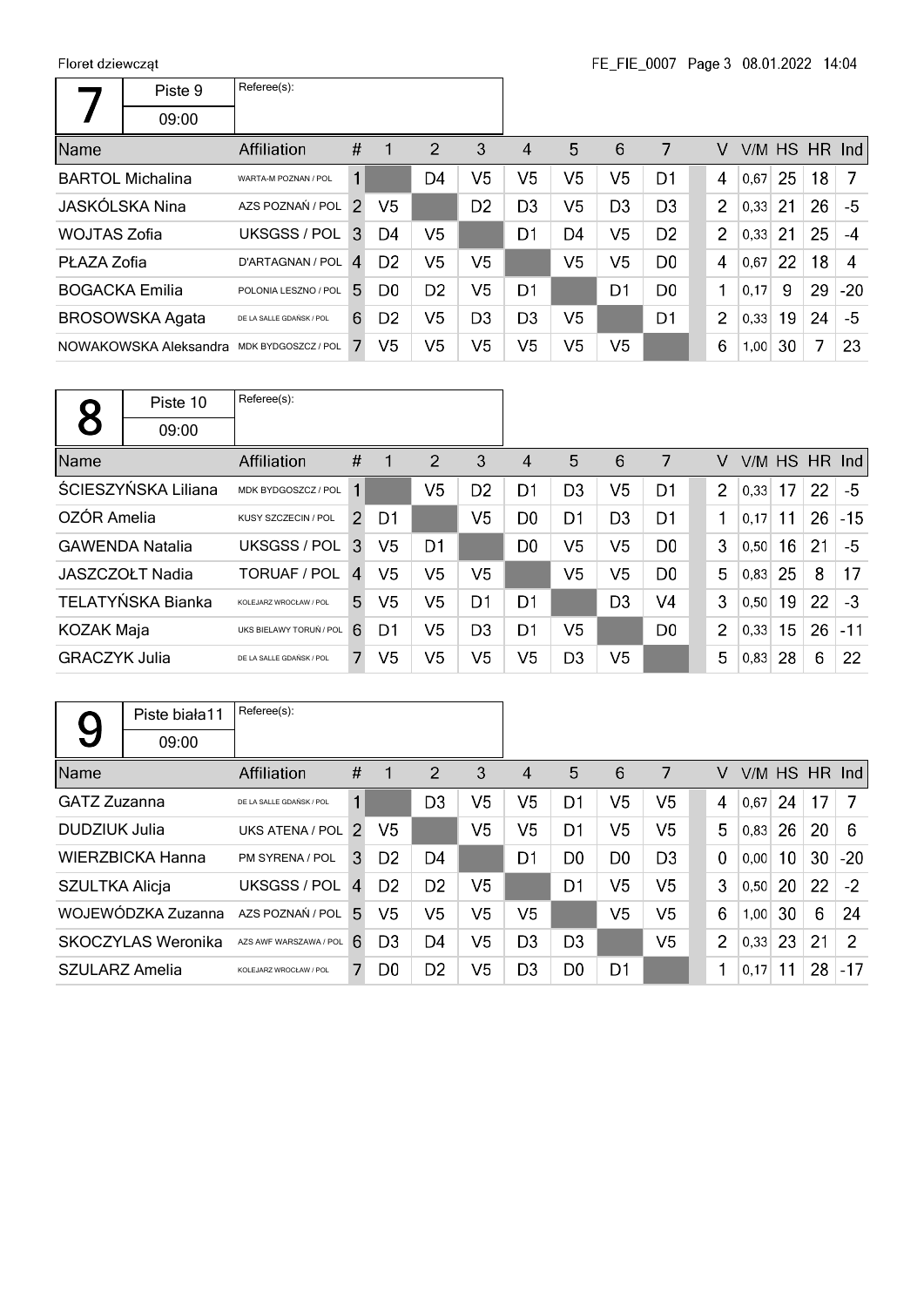|            | Piste orange14         | Referee(s):              |               |                |                |                |                |                |                |                |                |      |           |        |       |
|------------|------------------------|--------------------------|---------------|----------------|----------------|----------------|----------------|----------------|----------------|----------------|----------------|------|-----------|--------|-------|
|            | 09:00                  |                          |               |                |                |                |                |                |                |                |                |      |           |        |       |
| Name       |                        | Affiliation              | #             | 1              | 2              | 3              | 4              | 5              | 6              | 7              | v              | V/M  | <b>HS</b> | HR Ind |       |
|            | KULPACZYŃSKA Oliwia    | UKS ATENA / POL          |               |                | V5             | D <sub>2</sub> | V5             | D <sub>2</sub> | V5             | V5             | 4              | 0,67 | 24        | 17     | 7     |
|            | <b>BARTOL Antonina</b> | WARTA-M POZNAN / POL     | $\mathcal{P}$ | D <sub>3</sub> |                | V5             | V5             | V <sub>5</sub> | V5             | V5             | 5              | 0.83 | 28        | 15     | 13    |
|            | WILKOWSKA Marianna     | DE LA SALLE GDAŃSK / POL | 3             | V <sub>5</sub> | D <sub>4</sub> |                | V5             | D <sub>3</sub> | V <sub>5</sub> | D4             | 3              | 0,50 | 26        | 20     | 6     |
|            | WŁOSIŃSKA Oliwia       | AZS AWF WARSZAWA / POL   | $\mathbf{A}$  | D1             | D <sub>0</sub> | D <sub>2</sub> |                | D <sub>1</sub> | V5             | D <sub>2</sub> | 1              | 0.17 | 11        | 28     | $-17$ |
|            | DOMAGAŁA Maria         | AZS POZNAŃ / POL         | 5.            | V <sub>5</sub> | D4             | V <sub>5</sub> | V5             |                | V <sub>5</sub> | V5             | 5              | 0,83 | 29        | 19     | 10    |
| OZGA Marta |                        | MDK BYDGOSZCZ / POL      | 6             | D <sub>2</sub> | D <sub>0</sub> | D1             | D3             | D <sub>4</sub> |                | V5             | 1              | 0,17 | 15        | 29     | $-14$ |
|            | PISAREWICZ Olga        | UKSGSS / POL             |               | D1             | D <sub>2</sub> | V <sub>5</sub> | V <sub>5</sub> | D4             | D4             |                | $\overline{2}$ | 0,33 | 21        | 26     | -5    |

|                       | Piste orange16           | Referee(s):              |                |                |                |                |                |                |                |                |                |        |    |    |          |
|-----------------------|--------------------------|--------------------------|----------------|----------------|----------------|----------------|----------------|----------------|----------------|----------------|----------------|--------|----|----|----------|
|                       | 09:00                    |                          |                |                |                |                |                |                |                |                |                |        |    |    |          |
| Name                  |                          | Affiliation              | #              | 1              | 2              | 3              | 4              | 5              | 6              | 7              | V              | V/M HS |    |    | $HR$ Ind |
| MOŚ Teresa            |                          | MDK BYDGOSZCZ / POL      |                |                | V5             | V5             | D <sub>3</sub> | D1             | V <sub>5</sub> | V <sub>5</sub> | 4              | 0,67   | 24 | 18 | 6        |
| <b>WANAKS Aurelia</b> |                          | PM SYRENA / POL          | $\overline{2}$ | D <sub>0</sub> |                | D <sub>4</sub> | V5             | V5             | D <sub>3</sub> | D <sub>4</sub> | $\overline{2}$ | 0,33   | 21 | 24 | $-3$     |
|                       | DOROSZKIEWICZ Wiktoria   | UKSGSS / POL             | 3              | D4             | V <sub>5</sub> |                | V <sub>5</sub> | V <sub>5</sub> | D <sub>2</sub> | V <sub>5</sub> | 4              | 0,67   | 26 | 18 | 8        |
|                       | LEWANDOWSKA Nina         | UKS BIELAWY TORUŃ / POL  | 4              | V5             | D <sub>0</sub> | D <sub>3</sub> |                | D <sub>2</sub> | D <sub>2</sub> | V5             | $\overline{2}$ | 0,33   | 17 | 23 | -6       |
| <b>TYM Danuta</b>     |                          | WARTA-M POZNAN / POL     | 5.             | V <sub>5</sub> | D4             | D <sub>0</sub> | V5             |                | D <sub>3</sub> | V <sub>5</sub> | 3              | 0,50   | 22 | 22 | $\Omega$ |
|                       | PŁAZA Małgorzata         | D'ARTAGNAN / POL         | 6              | D <sub>3</sub> | V5             | V5             | V5             | V5             |                | V5             | 5              | 0,83   | 28 | 15 | 13       |
|                       | <b>KORZENIOWSKA Nina</b> | DE LA SALLE GDAŃSK / POL | 7              | D1             | V5             | D1             | D0             | D4             | D <sub>0</sub> |                | -1             | 0,17   | 11 | 29 | $-18$    |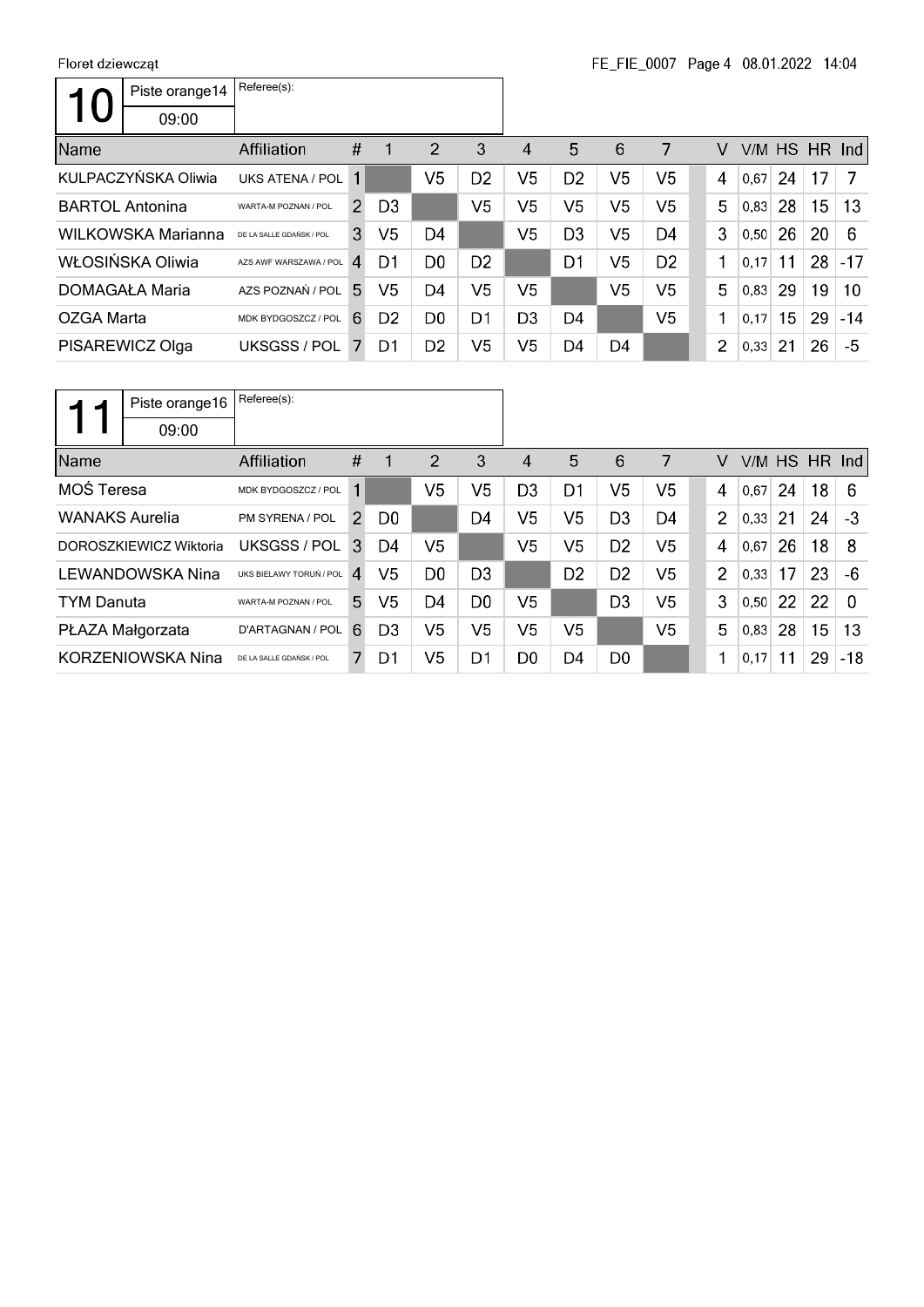

## Floret dziewcząt Seeding for Round #2 - DE



Tournament:<br>Date:<br>FIE Document:

III PP JMŁ o Puchar Gdańskiej Szkoły Szermierki sobota, 8 stycznia 2022 - 09:00 FE\_FIE\_0008

| Seed                    | Name                     | Club                      | Region | Country    | IV             | V/M                | HS              | HR              | Ind                         | Notes      |
|-------------------------|--------------------------|---------------------------|--------|------------|----------------|--------------------|-----------------|-----------------|-----------------------------|------------|
| 1                       | <b>MAKOWSKA Karolina</b> | <b>UKSGSS</b>             |        | POL        | 6              | 1,00               | 30              | 5               | $+25$                       | Advanced   |
| $\overline{2}$          | WOJEWÓDZKA Zuzanna       | AZS POZNAŃ                |        | POL        | 6              | 1,00               | 30              | $\overline{6}$  | $+24$                       | Advanced   |
| $\overline{\mathbf{3}}$ | NOWAKOWSKA Aleksandra    | <b>MDK BYDGOSZCZ</b>      |        | <b>POL</b> | 6              | 1,00               | 30              | 7               | $+23$                       | Advanced   |
| $\overline{4}$          | NELZA Dominika           | <b>KUSY SZCZECIN</b>      |        | POL        | 6              | 1,00               | $\overline{30}$ | 9               | $+21$                       | Advanced   |
| $\overline{5}$          | NOWAKOWSKA Aleksandra    | AZS POZNAŃ                |        | POL        | 6              | 1,00               | $\overline{30}$ | $\overline{11}$ | $+19$                       | Advanced   |
|                         |                          |                           |        |            |                |                    |                 |                 |                             |            |
| $\overline{6}$          | <b>WYTYK Dominika</b>    | <b>DE LA SALLE GDAŃSK</b> |        | POL        | 6              | 1,00               | $\overline{30}$ | $\overline{12}$ | $+18$                       | Advanced   |
| 7                       | KUŚ Natasza              | D'ARTAGNAN                |        | POL        | 6              | 1,00               | 28              | 10              | +18                         | Advanced   |
| $\overline{8}$          | SZCZECHOWSKA Laura       | DE LA SALLE GDAŃSK        |        | POL        | 6              | 1,00               | 28              | $\overline{11}$ | $+17$                       | Advanced   |
| $\overline{9}$          | <b>GRACZYK Julia</b>     | DE LA SALLE GDAŃSK        |        | POL        | 5              | 0,83               | 28              | $\overline{6}$  | $+22$                       | Advanced   |
| $\overline{10}$         | <b>JAKUBOWSKA Marta</b>  | <b>UKS ATENA</b>          |        | POL        | 5              | $ 0,83\rangle$     | 28              | 7               | $+21$                       | Advanced   |
| $\overline{11}$         | JASZCZOŁT Nadia          | <b>TORUAF</b>             |        | POL        | 5              | 0,83               | 25              | $\overline{8}$  | $+17$                       | Advanced   |
| $\overline{12}$         | <b>WOJTAS Hanna</b>      | <b>UKSGSS</b>             |        | POL        | 5              | 0,83               | 28              | $\overline{12}$ | $+16$                       | Advanced   |
|                         |                          |                           |        |            |                |                    |                 |                 |                             |            |
| $\overline{13}$         | <b>KAPAŁA Emilia</b>     | <b>UKSGSS</b>             |        | POL        | 5              | $ 0,83\rangle$     | 27              | $\overline{12}$ | $+15$                       | Advanced   |
| $\overline{14}$         | <b>BYZEWSKA Alicja</b>   | <b>UKSGSS</b>             |        | POL        | 5              | 0,83               | 25              | $\overline{11}$ | $+14$                       | Advanced   |
| 15T                     | <b>BARTOL</b> Antonina   | WARTA-M POZNAN            |        | POL        | 5              | $\overline{0,83}$  | 28              | $\overline{15}$ | $+13$                       | Advanced   |
| 15T                     | PŁAZA Małgorzata         | <b>D'ARTAGNAN</b>         |        | POL        | 5              | $ 0,83\rangle$     | 28              | $\overline{15}$ | $+13$                       | Advanced   |
| $\overline{17}$         | <b>BESSMAN Gabriela</b>  | DE LA SALLE GDAŃSK        |        | POL        | 5              | 0,83               | $\overline{25}$ | $\overline{13}$ | $+12$                       | Advanced   |
| $\overline{18}$         | <b>DOMAGAŁA Maria</b>    | AZS POZNAŃ                |        | POL        | 5              | 0,83               | 29              | 19              | $+10$                       | Advanced   |
| $\overline{19}$         | WIERZCHOWSKA Adrianna    | DE LA SALLE GDAŃSK        |        | POL        | 5              | $ 0,83\rangle$     | 25              | 17              | $+8$                        | Advanced   |
|                         |                          |                           |        |            |                |                    |                 |                 |                             |            |
| 20                      | <b>DUDZIUK Julia</b>     | <b>UKS ATENA</b>          |        | POL        | 5              | 0,83               | 26              | 20              | $+6$                        | Advanced   |
| $\overline{21}$         | DOROSZKIEWICZ Wiktoria   | <b>UKSGSS</b>             |        | POL        | $\overline{4}$ | 0,67               | 26              | $\overline{18}$ | +8                          | Advanced   |
| 22T                     | <b>BARTOL Michalina</b>  | <b>WARTA-M POZNAN</b>     |        | <b>POL</b> | 4              | 0,67               | 25              | $\overline{18}$ | $+7$                        | Advanced   |
| 22T                     | <b>ZIEMAK Emilia</b>     | <b>IKS W-WA</b>           |        | POL        | 4              | 0,67               | $\overline{25}$ | $\overline{18}$ | $+7$                        | Advanced   |
| 24T                     | KULPACZYŃSKA Oliwia      | <b>UKS ATENA</b>          |        | POL        | 4              | $\overline{0,67}$  | $\overline{24}$ | $\overline{17}$ | $+7$                        | Advanced   |
| 24T                     | GATZ Zuzanna             | DE LA SALLE GDAŃSK        |        | <b>POL</b> | 4              | 0,67               | $\overline{24}$ | $\overline{17}$ | $+7$                        | Advanced   |
| 26T                     | MOS Teresa               | <b>MDK BYDGOSZCZ</b>      |        | POL        | 4              | 0,67               | $\overline{24}$ | $\overline{18}$ | $+6$                        | Advanced   |
|                         |                          |                           |        |            |                |                    |                 |                 |                             |            |
| 26T                     | <b>TRZCIŃSKA Natalia</b> | <b>UKSGSS</b>             |        | POL        | 4              | 0,67               | $\overline{24}$ | $\overline{18}$ | $+6$                        | Advanced   |
| 28                      | WIŚNIEWSKA Julia         | <b>AZS AWF WARSZAWA</b>   |        | POL        | 4              | 0,67               | 22              | 16              | $+6$                        | Advanced   |
| 29                      | PŁAZA Zofia              | D'ARTAGNAN                |        | POL        | 4              | 0,67               | $\overline{22}$ | $\overline{18}$ | $+4$                        | Advanced   |
| $\overline{30}$         | LIDZBARSKA Oliwia        | <b>UKS ATENA</b>          |        | POL        | 3              | 0, 50              | 27              | $\overline{21}$ | $+6$                        | Advanced   |
| $\overline{31}$         | WILKOWSKA Marianna       | DE LA SALLE GDAŃSK        |        | POL        | 3              | 0, 50              | 26              | 20              | $+6$                        | Advanced   |
| $\overline{32}$         | <b>SZEFERA Emilia</b>    | <b>TORUAF</b>             |        | POL        | $\overline{3}$ | 0, 50              | $\overline{25}$ | $\overline{21}$ | $+4$                        | Advanced   |
|                         |                          |                           |        |            |                |                    | 23              |                 |                             |            |
| $\overline{33}$         | <b>BINKO Aleksandra</b>  | <b>IKS LESZNO</b>         |        | POL        | 3              | 0,50               |                 | $\overline{19}$ | $+4$                        | Advanced   |
| $\overline{34}$         | <b>FUDALA Karolina</b>   | <b>UKSGSS</b>             |        | POL        | 3              | 0, 50              | 20              | $\overline{18}$ | $+2$                        | Advanced   |
| $\overline{35}$         | KOMARNICKA Lena          | <b>D'ARTAGNAN</b>         |        | POL        | $\overline{3}$ | 0, 50              | $\overline{23}$ | $\overline{22}$ | $+1$                        | Advanced   |
| 36T                     | LELEWSKA Julia           | <b>UKS ATENA</b>          |        | POL        | 3              | 0, 50              | 22              | $\overline{22}$ | 0                           | Advanced   |
| 36T                     | <b>TYM Danuta</b>        | <b>WARTA-M POZNAN</b>     |        | POL        | 3              | 0, 50              | $\overline{22}$ | 22              | 0                           | Advanced   |
| 38T                     | GÓRALCZYK Zuzanna        | AZS POZNAŃ                |        | POL        | 3              | 0, 50              | 19              | 20              | $-1$                        | Advanced   |
| 38T                     | <b>CHOSZCZ Nadia</b>     | <b>UKS ATENA</b>          |        | POL        | 3              | 0, 50              | $\overline{19}$ | 20              | $-1$                        | Advanced   |
| 40                      | <b>SZULTKA Alicja</b>    |                           |        | <b>POL</b> |                |                    | 20              | 22              | $-2$                        |            |
|                         |                          | <b>UKSGSS</b>             |        |            | 3              | 0, 50              |                 |                 |                             | Advanced   |
| $\overline{41}$         | TELATYŃSKA Bianka        | KOLEJARZ WROCŁAW          |        | POL        | 3              | 0, 50              | 19              | 22              | $\overline{-3}$             | Advanced   |
| 42                      | DENEKA Aleksandra        | <b>KUSY SZCZECIN</b>      |        | POL        | 3              | 0, 50              | $\overline{16}$ | 20              | -4                          | Advanced   |
| 43                      | <b>GAWENDA Natalia</b>   | <b>UKSGSS</b>             |        | POL        | 3              | 0, 50              | 16              | $\overline{21}$ | -5                          | Advanced   |
| 44                      | <b>PARTYKA Alicja</b>    | <b>UKS BIELAWY TORUN</b>  |        | POL        | $\overline{3}$ | 0, 50              | $\overline{17}$ | $\overline{24}$ | $\overline{\phantom{0}}$ -7 | Advanced   |
| 45                      | SKOCZYLAS Weronika       | <b>AZS AWF WARSZAWA</b>   |        | POL        | 2              | 0,33               | $\overline{23}$ | 21              | $+2$                        | Advanced   |
| 46                      | <b>MIKULICKA Zofia</b>   | <b>D'ARTAGNAN</b>         |        | POL        | $\overline{2}$ | 0,33               | $\overline{21}$ | 22              | $-1$                        |            |
|                         |                          |                           |        |            |                |                    |                 |                 |                             | Advanced   |
| 47                      | <b>WANAKS Aurelia</b>    | <b>PM SYRENA</b>          |        | POL        | $\overline{2}$ | 0,33               | $\overline{21}$ | 24              | $-3$                        | Advanced   |
| 48                      | WOJTAS Zofia             | <b>UKSGSS</b>             |        | POL        | $\overline{2}$ | $\overline{)0,33}$ | $\overline{21}$ | 25              | $-4$                        | Advanced   |
| 49T                     | PISAREWICZ Olga          | <b>UKSGSS</b>             |        | POL        | $\overline{2}$ | 0,33               | $\overline{21}$ | 26              | $-5$                        | Advanced   |
| 49T                     | <b>JASKÓLSKA Nina</b>    | AZS POZNAŃ                |        | POL        | $\overline{2}$ | 0,33               | $\overline{21}$ | 26              | $-5$                        | Advanced   |
| $\overline{51}$         | <b>BROSOWSKA Agata</b>   | DE LA SALLE GDAŃSK        |        | POL        | 2              | 0,33               | 19              | $\overline{24}$ | $\overline{-5}$             | Advanced   |
| 52                      | ŚCIESZYŃSKA Liliana      | <b>MDK BYDGOSZCZ</b>      |        | <b>POL</b> | $\overline{2}$ | 0,33               | $\overline{17}$ | 22              | $-5$                        | Advanced   |
| 53                      | <b>LEWANDOWSKA Nina</b>  | UKS BIELAWY TORUN         |        | POL        | $\overline{2}$ | 0,33               | $\overline{17}$ | 23              | $-6$                        | Advanced   |
|                         |                          |                           |        |            |                |                    |                 |                 |                             |            |
| 54                      | WIŚNIK Florentyna        | AZS POZNAŃ                |        | POL        | $\overline{2}$ | 0,33               | $\overline{18}$ | 25              | $-7$                        | Advanced   |
| 55                      | FEDORÓW Maria            | <b>AZS AWF WARSZAWA</b>   |        | <b>POL</b> | $\overline{2}$ | 0,33               | $\overline{15}$ | 22              | $-7$                        | Advanced   |
| 56                      | <b>TRYBEL Ewelina</b>    | KOLEJARZ WROCŁAW          |        | POL        | $\overline{2}$ | 0,33               | 16              | 25              | -9                          | Advanced   |
| $\overline{57}$         | <b>BERUS Oliwia</b>      | <b>IKS LESZNO</b>         |        | POL        | 2              | 0,33               | $\overline{17}$ | $\overline{27}$ | $-10$                       | Advanced   |
| 58                      | STADNYSHYN Khrystyna     | <b>IKS LESZNO</b>         |        | POL        | $\overline{2}$ | 0,33               | $\overline{14}$ | 24              | $-10$                       | Advanced   |
| 59                      | <b>KOZAK Maja</b>        | <b>UKS BIELAWY TORUN</b>  |        | POL        | $\overline{2}$ | 0,33               | $\overline{15}$ | 26              | $-11$                       | Advanced   |
| 60                      | KOWALEWSKA Jagoda        |                           |        | POL        | 1              |                    | $\overline{22}$ | 25              | $-3$                        |            |
|                         |                          | WARTA-M POZNAN            |        |            |                | 0,17               |                 |                 |                             | Advanced   |
| 61                      | WYSZYŃSKA Magdalena      | <b>UKS ATENA</b>          |        | <b>POL</b> | 1              | 0,17               | $\overline{17}$ | 25              | $-8$                        | Eliminated |
| 62                      | KONIECZKA Zofia          | <b>MDK BYDGOSZCZ</b>      |        | POL        | 1              | $\overline{0,17}$  | $\overline{17}$ | 28              | $-11$                       | Eliminated |
| 63                      | POSADZY Hanna            | KUSY SZCZECIN             |        | POL        | 1              | $\overline{0,17}$  | $\overline{13}$ | 25              | $-12$                       | Eliminated |
| 64                      | <b>KOWALCZYK Maja</b>    | AZS AWF WARSZAWA          |        | POL        | 1              | $\overline{0,17}$  | $\overline{15}$ | 28              | $-13$                       | Eliminated |
| 65                      | <b>OZGA Marta</b>        | <b>MDK BYDGOSZCZ</b>      |        | <b>POL</b> | 1              | $\overline{0,17}$  | $\overline{15}$ | 29              | -14                         | Eliminated |
| 66T                     | OZÓR Amelia              | <b>KUSY SZCZECIN</b>      |        | <b>POL</b> | 1              | $\overline{0,17}$  | $\overline{11}$ | 26              | $-15$                       | Eliminated |
|                         |                          |                           |        |            |                |                    |                 |                 |                             |            |
| 66T                     | MURAWSKA Aleksandra      | UKS BIELAWY TORUŃ         |        | POL        | 1              | 0, 17              | $\overline{11}$ | 26              | $-15$                       | Eliminated |
| 68T                     | <b>SZULARZ Amelia</b>    | KOLEJARZ WROCŁAW          |        | POL        | 1              | 0, 17              | $\overline{11}$ | 28              | $ -17$                      | Eliminated |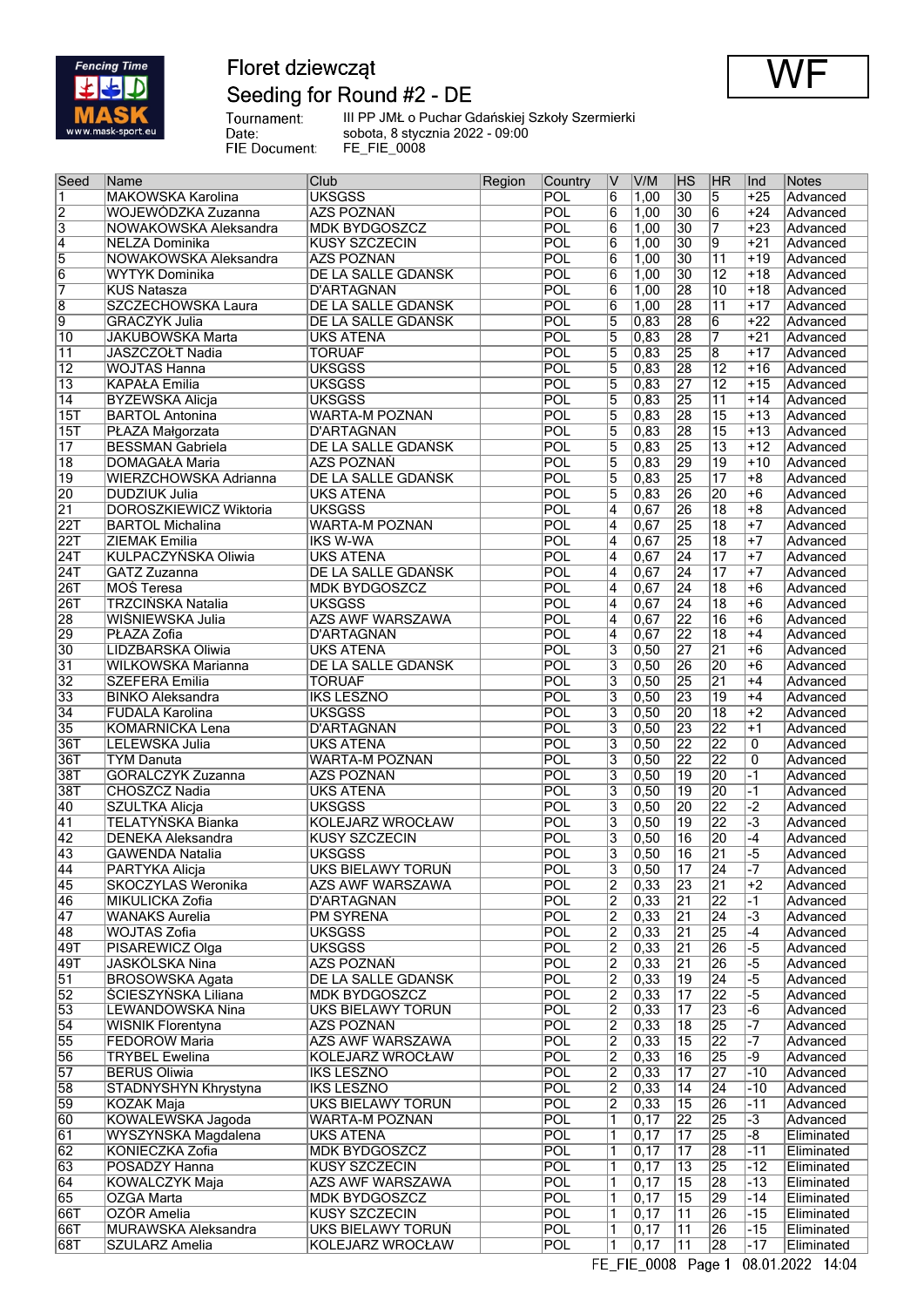## FE\_FIE\_0008 Page 2 08.01.2022 14:04

| Seed            | Name                    | Club                    | Region | <b>Country</b> | V  | V/M   | ΗS | <b>IHR</b> | lnd   | <b>Notes</b> |
|-----------------|-------------------------|-------------------------|--------|----------------|----|-------|----|------------|-------|--------------|
| 68T             | WŁOSIŃSKA Oliwia        | <b>AZS AWF WARSZAWA</b> |        | POL            |    | 10.17 | 11 | 28         | $-17$ | Eliminated   |
| 70              | KORZENIOWSKA Nina       | IDE LA SALLE GDAŃSK     |        | POL            |    | 0.17  | 11 | 29         | -18   | Eliminated   |
| 71              | <b>BOGACKA Emilia</b>   | POLONIA LESZNO          |        | POL            |    | 0, 17 | 19 | 29         | $-20$ | Eliminated   |
| 72              | WIERZBICKA Hanna        | <b>PM SYRENA</b>        |        | POL            | 10 | 0.00  | 10 | 30         | $-20$ | Eliminated   |
| 73              | <b>WRÓBLEWSKA Maria</b> | <b>IKUSY SZCZECIN</b>   |        | POL            | 10 | 0,00  | 19 | 29         | $-20$ | Eliminated   |
| $\overline{74}$ | <b>KRÓLAK Lena</b>      | <b>MDK BYDGOSZCZ</b>    |        | POL            | 10 | 0.00  |    | '30        | -23   | Eliminated   |
| 75T             | LAURANS Matylda Anna    | <b>IKUSY SZCZECIN</b>   |        | POL            | 10 | 0.00  | 14 | 30         | $-26$ | Eliminated   |
| 175T            | DUMAŃSKA Ludmiła        | IDE LA SALLE GDAŃSK     |        | POL            | 10 | 10.00 | 14 | 30         | -26   | Eliminated   |
| 75T             | <b>BORAWSKA Emilia</b>  | IDE LA SALLE GDAŃSK     |        | POL            | 10 | 0.00  |    | 30         | -26   | Eliminated   |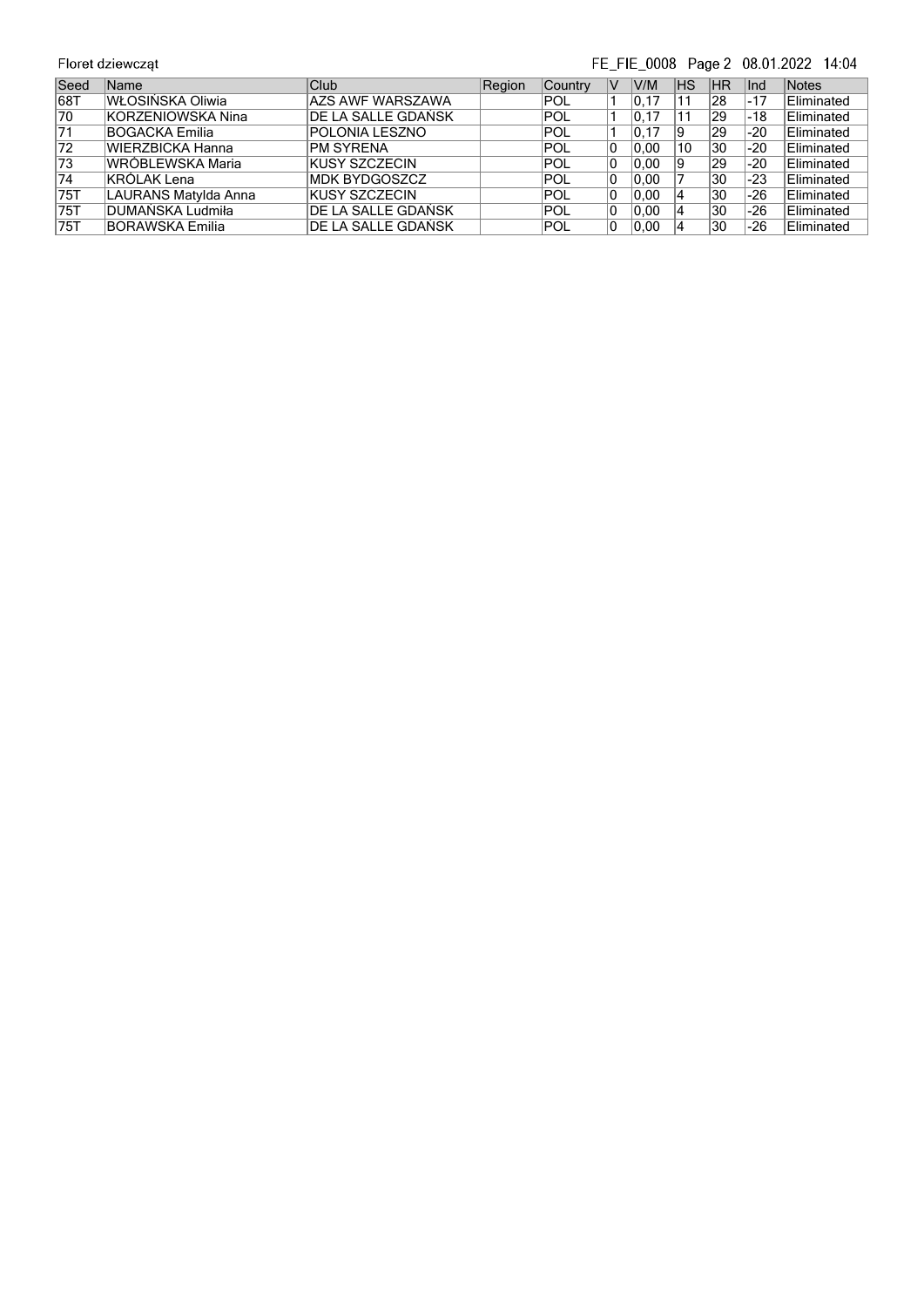#### Floret dziewcząt - Round #2 - DE (Table of 64)

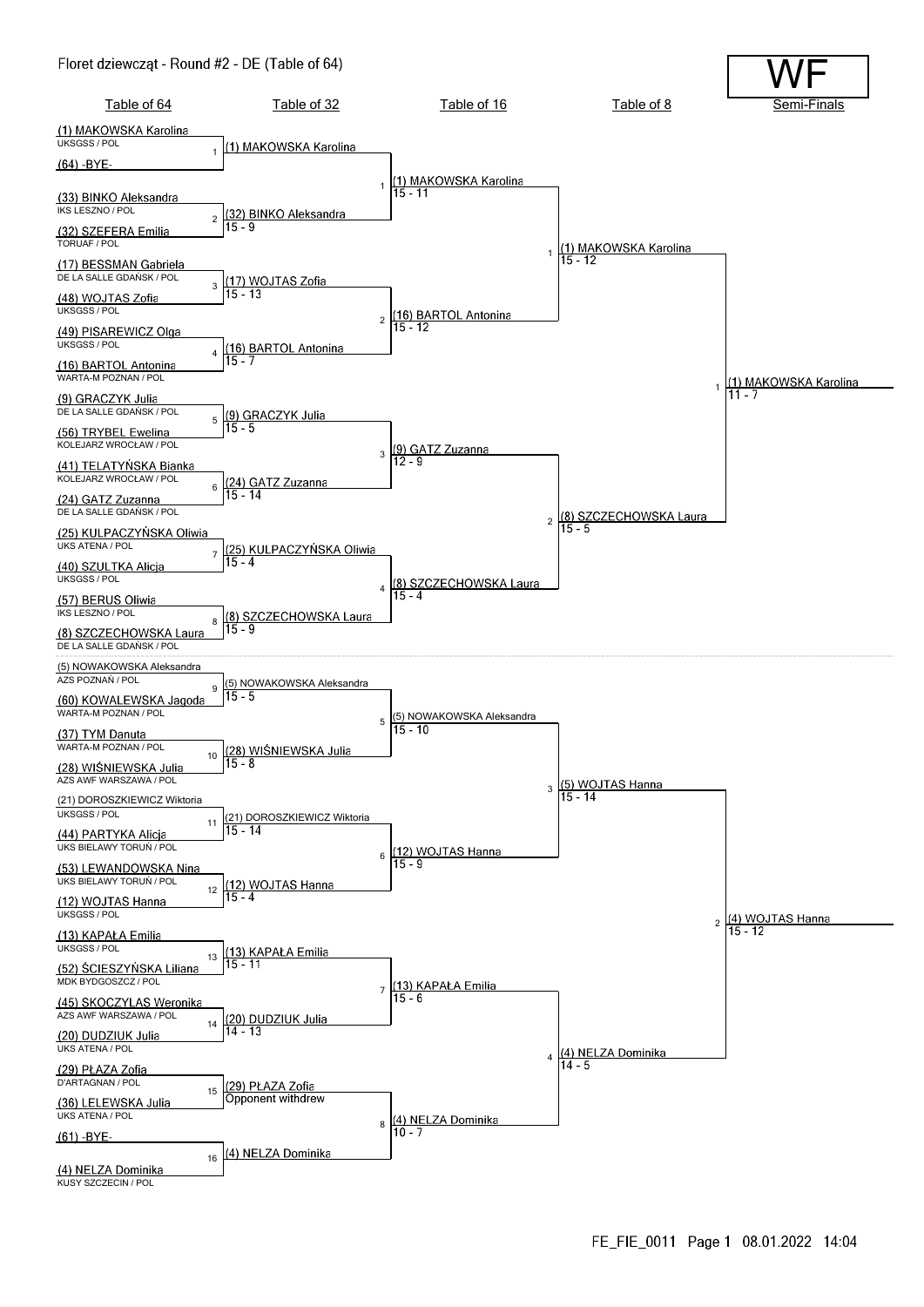#### Floret dziewcząt - Round #2 - DE (Table of 64)

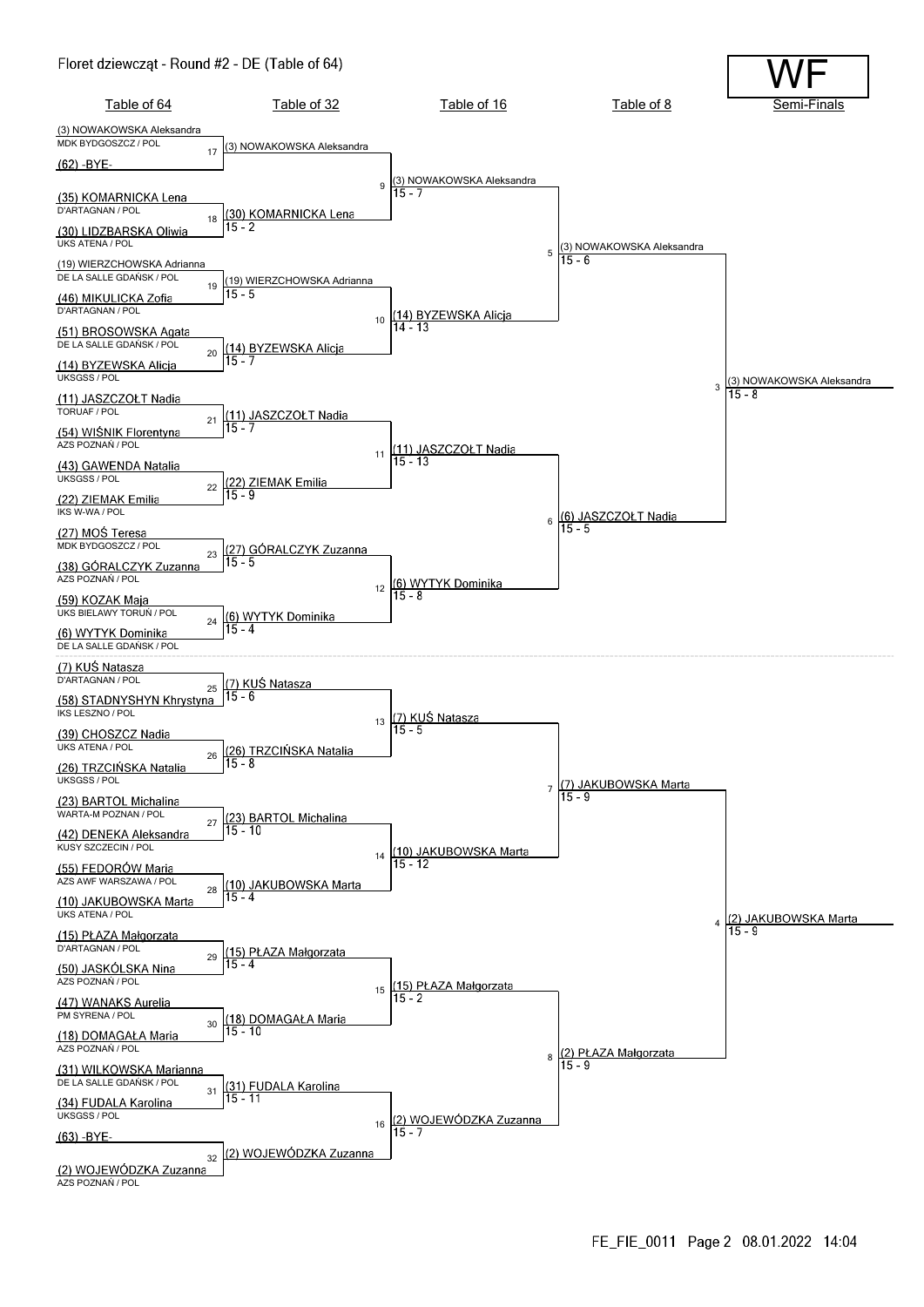#### Floret dziewcząt - Round #2 - DE (Table of 8)

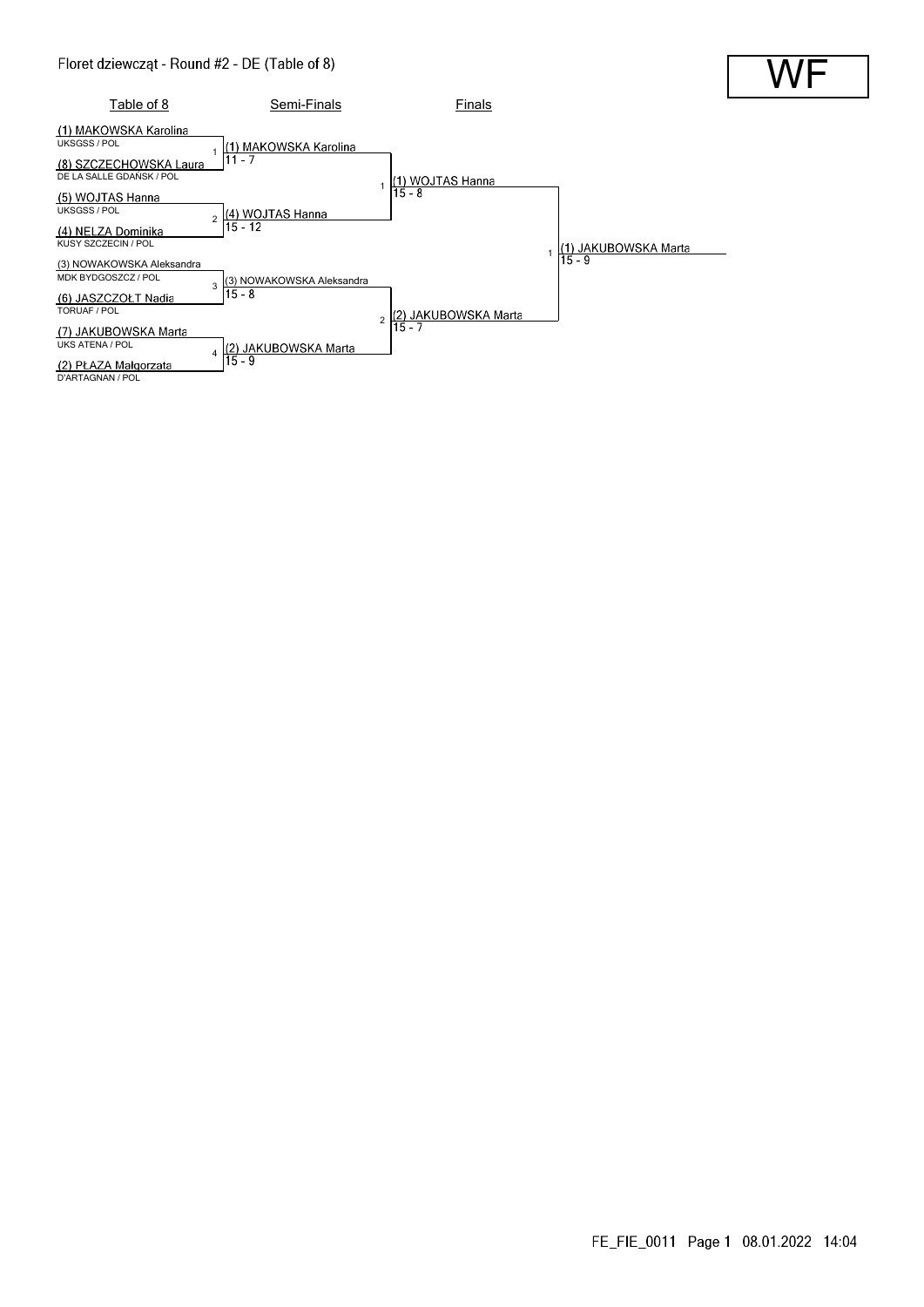

**Final Ranking** 

WF

Tournament:<br>Date:<br>FIE Document: III PP JMŁ o Puchar Gdańskiej Szkoły Szermierki sobota, 8 stycznia 2022 - 09:00 FE\_FIE\_0012

| Place            | Name                          | <b>Clubs</b>            | Region | Country    | <b>Birthdate</b> |
|------------------|-------------------------------|-------------------------|--------|------------|------------------|
| $\overline{1}$   | <b>JAKUBOWSKA Marta</b>       | <b>UKS ATENA</b>        |        | POL        | 30.10.2006       |
| $\overline{2}$   | <b>WOJTAS Hanna</b>           | <b>UKSGSS</b>           |        | POL        | 15.03.2007       |
| $\overline{3T}$  | NOWAKOWSKA Aleksandra         | <b>MDK BYDGOSZCZ</b>    |        | POL        | 03.05.2007       |
| $\overline{3T}$  | MAKOWSKA Karolina             | <b>UKSGSS</b>           |        | POL        | 28.04.2008       |
| $\overline{5}$   | <b>NELZA Dominika</b>         | <b>KUSY SZCZECIN</b>    |        | POL        | 22.07.2007       |
| $\overline{6}$   |                               |                         |        | POL        | 16.07.2005       |
|                  | SZCZECHOWSKA Laura            | DE LA SALLE GDAŃSK      |        |            |                  |
| 7                | JASZCZOŁT Nadia               | <b>TORUAF</b>           |        | <b>POL</b> | 05.05.2006       |
| $\overline{8}$   | PŁAZA Małgorzata              | <b>D'ARTAGNAN</b>       |        | POL        | 07.08.2006       |
| $\overline{9}$   | WOJEWÓDZKA Zuzanna            | AZS POZNAŃ              |        | <b>POL</b> | 24.10.2007       |
| 10               | NOWAKOWSKA Aleksandra         | <b>AZS POZNAŃ</b>       |        | POL        | 24.01.2005       |
| 11               | <b>WYTYK Dominika</b>         | DE LA SALLE GDAŃSK      |        | POL        | 11.07.2005       |
| $\overline{12}$  | <b>KUŚ Natasza</b>            | <b>D'ARTAGNAN</b>       |        | POL        | 28.05.2007       |
| $\overline{13}$  | <b>KAPAŁA Emilia</b>          | <b>UKSGSS</b>           |        | POL        | 21.09.2006       |
| 14               | <b>BYZEWSKA Alicja</b>        | <b>UKSGSS</b>           |        | POL        | 23.08.2007       |
| $\overline{15}$  | <b>BARTOL Antonina</b>        | WARTA-M POZNAN          |        | POL        | 10.11.2005       |
| 16               | <b>GATZ Zuzanna</b>           | DE LA SALLE GDAŃSK      |        | POL        | 31.05.2006       |
|                  |                               |                         |        | POL        |                  |
| $\overline{17}$  | <b>GRACZYK Julia</b>          | DE LA SALLE GDAŃSK      |        |            | 14.02.2005       |
| 18               | <b>DOMAGAŁA Maria</b>         | <b>AZS POZNAŃ</b>       |        | POL        | 20.12.2007       |
| $\overline{19}$  | WIERZCHOWSKA Adrianna         | DE LA SALLE GDAŃSK      |        | POL        | 25.11.2005       |
| 20               | <b>DUDZIUK Julia</b>          | <b>UKS ATENA</b>        |        | POL        | 09.08.2007       |
| $\overline{21}$  | <b>DOROSZKIEWICZ Wiktoria</b> | <b>UKSGSS</b>           |        | POL        | 09.03.2007       |
| $\overline{22T}$ | <b>BARTOL Michalina</b>       | <b>WARTA-M POZNAN</b>   |        | POL        | 27.07.2009       |
| $\overline{22T}$ | <b>ZIEMAK Emilia</b>          | <b>IKS W-WA</b>         |        | POL        | 21.08.2007       |
| $\overline{24}$  | KULPACZYŃSKA Oliwia           | <b>UKS ATENA</b>        |        | POL        | 18.04.2005       |
| 25               | <b>TRZCIŃSKA Natalia</b>      | <b>UKSGSS</b>           |        | POL        | 11.08.2007       |
| 26               | WIŚNIEWSKA Julia              | <b>AZS AWF WARSZAWA</b> |        | POL        | 22.02.2006       |
| $\overline{27}$  | PŁAZA Zofia                   | <b>D'ARTAGNAN</b>       |        | POL        | 07.08.2006       |
|                  | <b>BINKO Aleksandra</b>       |                         |        |            |                  |
| $\overline{28}$  |                               | <b>IKS LESZNO</b>       |        | POL        | 20.06.2006       |
| 29               | <b>FUDALA Karolina</b>        | <b>UKSGSS</b>           |        | POL        | 08.03.2005       |
| $\overline{30}$  | <b>KOMARNICKA Lena</b>        | <b>D'ARTAGNAN</b>       |        | POL        | 12.06.2007       |
| $\overline{31}$  | GÓRALCZYK Zuzanna             | <b>AZS POZNAŃ</b>       |        | POL        | 04.06.2006       |
| $\overline{32}$  | <b>WOJTAS Zofia</b>           | <b>UKSGSS</b>           |        | POL        | 04.08.2008       |
| 33               | <b>BESSMAN Gabriela</b>       | DE LA SALLE GDAŃSK      |        | POL        | 28.03.2006       |
| 34               | <b>MOS Teresa</b>             | <b>MDK BYDGOSZCZ</b>    |        | POL        | 21.07.2009       |
| 35               | LIDZBARSKA Oliwia             | <b>UKS ATENA</b>        |        | POL        | 02.04.2008       |
| 36               | WILKOWSKA Marianna            | DE LA SALLE GDAŃSK      |        | POL        | 15.09.2009       |
| 37               | <b>SZEFERA Emilia</b>         | <b>TORUAF</b>           |        | POL        | 01.01.2007       |
|                  | <b>LELEWSKA Julia</b>         | <b>UKS ATENA</b>        |        | POL        | 25.09.2008       |
| 38T              |                               |                         |        |            |                  |
| 38T              | <b>TYM Danuta</b>             | <b>WARTA-M POZNAN</b>   |        | POL        | 20.01.2009       |
| 40               | <b>CHOSZCZ Nadia</b>          | <b>UKS ATENA</b>        |        | POL        | 03.03.2009       |
| $\overline{41}$  | <b>SZULTKA Alicja</b>         | <b>UKSGSS</b>           |        | POL        | 11.03.2010       |
| $\overline{42}$  | <b>TELATYŃSKA Bianka</b>      | <b>KOLEJARZ WROCŁAW</b> |        | POL        | 16.01.2007       |
| 43               | <b>DENEKA Aleksandra</b>      | <b>KUSY SZCZECIN</b>    |        | POL        | 27.07.2009       |
| $\overline{44}$  | <b>GAWENDA Natalia</b>        | <b>UKSGSS</b>           |        | POL        | 07.11.2007       |
| $\overline{45}$  | <b>PARTYKA Alicja</b>         | UKS BIELAWY TORUŃ       |        | POL        | 16.09.2009       |
| 46               | <b>SKOCZYLAS Weronika</b>     | <b>AZS AWF WARSZAWA</b> |        | POL        | 13.01.2006       |
| $\overline{47}$  | MIKULICKA Zofia               | D'ARTAGNAN              |        | POL        | 16.11.2008       |
| $\overline{48}$  | <b>WANAKS Aurelia</b>         | <b>PM SYRENA</b>        |        | POL        | 01.05.2005       |
| $\sqrt{49T}$     | PISAREWICZ Olga               | <b>UKSGSS</b>           |        | POL        | 08.01.2010       |
|                  |                               |                         |        | POL        |                  |
| $\sqrt{49T}$     | JASKÓLSKA Nina                | AZS POZNAŃ              |        |            | 15.10.2008       |
| $\overline{51}$  | <b>BROSOWSKA Agata</b>        | DE LA SALLE GDAŃSK      |        | POL        | 12.08.2009       |
| $\overline{52}$  | ŚCIESZYŃSKA Liliana           | <b>MDK BYDGOSZCZ</b>    |        | POL        | 07.09.2007       |
| 53               | LEWANDOWSKA Nina              | UKS BIELAWY TORUŃ       |        | POL        | 17.12.2008       |
| $\overline{54}$  | <b>WISNIK Florentyna</b>      | <b>AZS POZNAŃ</b>       |        | POL        | 19.08.2009       |
| 55               | <b>FEDORÓW Maria</b>          | <b>AZS AWF WARSZAWA</b> |        | POL        | 13.05.2005       |
| 56               | <b>TRYBEL Ewelina</b>         | <b>KOLEJARZ WROCŁAW</b> |        | POL        | 23.06.2007       |
| $\overline{57}$  | <b>BERUS Oliwia</b>           | <b>IKS LESZNO</b>       |        | POL        | 24.05.2009       |
| 58               | STADNYSHYN Khrystyna          | <b>IKS LESZNO</b>       |        | POL        | 12.03.2008       |
| 59               | <b>KOZAK Maja</b>             | UKS BIELAWY TORUŃ       |        | POL        | 04.03.2009       |
|                  | KOWALEWSKA Jagoda             | WARTA-M POZNAN          |        | POL        | 05.12.2008       |
| 60               |                               |                         |        |            |                  |
| 61               | WYSZYŃSKA Magdalena           | UKS ATENA               |        | POL        | 05.02.2009       |
| $\overline{62}$  | <b>KONIECZKA Zofia</b>        | MDK BYDGOSZCZ           |        | POL        | 17.12.2009       |
| 63               | POSADZY Hanna                 | <b>KUSY SZCZECIN</b>    |        | POL        | 22.02.2007       |
| $\overline{64}$  | KOWALCZYK Maja                | AZS AWF WARSZAWA        |        | POL        | 26.04.2009       |
| 65               | <b>OZGA Marta</b>             | <b>MDK BYDGOSZCZ</b>    |        | POL        | 28.08.2009       |
| 66T              | OZÓR Amelia                   | <b>KUSY SZCZECIN</b>    |        | POL        | 27.04.2010       |
| 66T              | MURAWSKA Aleksandra           | UKS BIELAWY TORUŃ       |        | POL        | 01.03.2010       |
| 68T              | SZULARZ Amelia                | <b>KOLEJARZ WROCŁAW</b> |        | POL        | 19.04.2006       |
|                  |                               |                         |        |            |                  |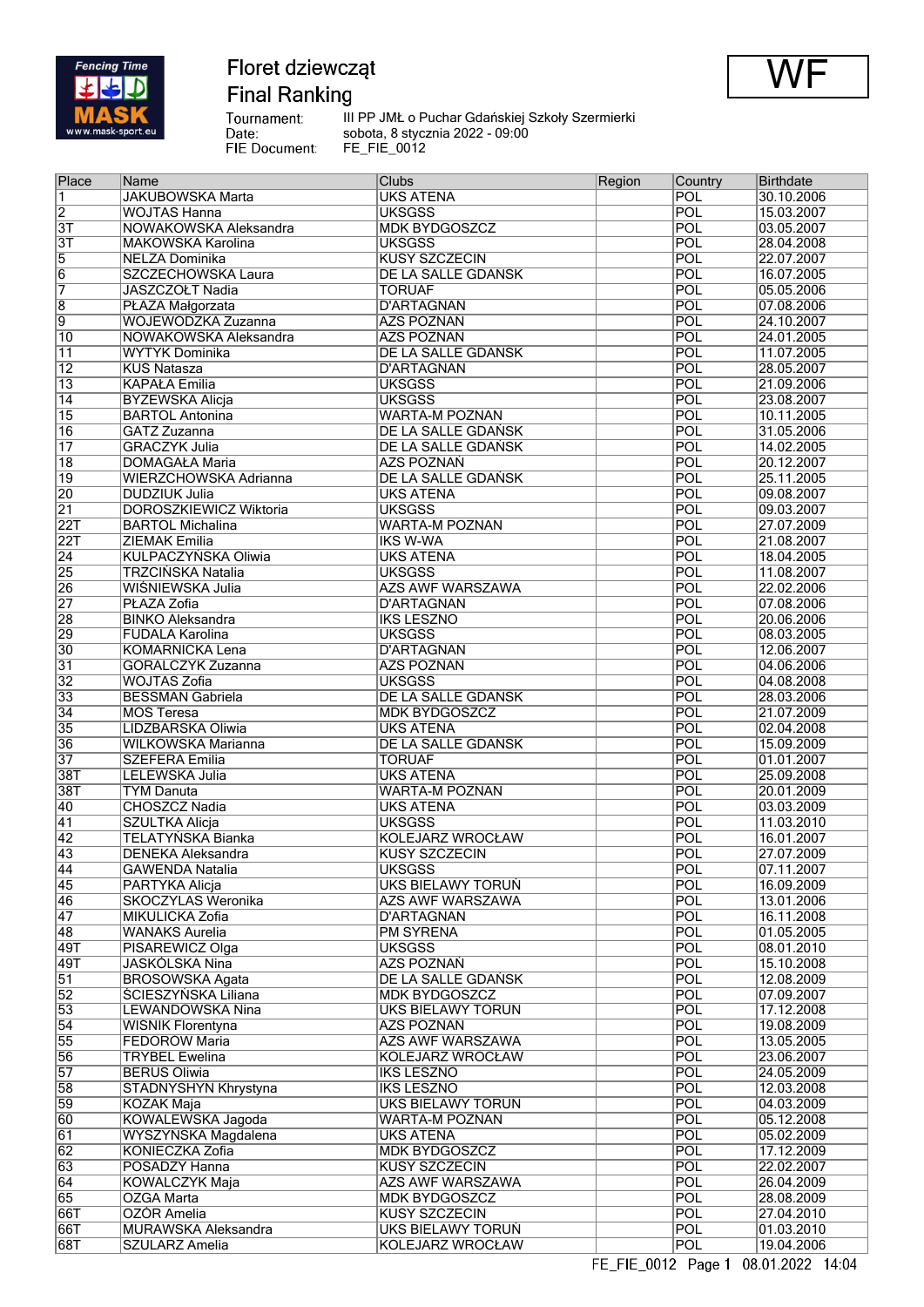## FE\_FIE\_0012 Page 2 08.01.2022 14:04

| Place           | Name                    | <b>Clubs</b>               | Region | Country    | Birthdate  |
|-----------------|-------------------------|----------------------------|--------|------------|------------|
| 68T             | <b>WŁOSIŃSKA Oliwia</b> | AZS AWF WARSZAWA           |        | <b>POL</b> | 17.08.2007 |
| 70              | KORZENIOWSKA Nina       | <b>IDE LA SALLE GDAŃSK</b> |        | POL        | 04.04.2009 |
| 71              | BOGACKA Emilia          | POLONIA LESZNO             |        | POL        | 27.06.2008 |
| 72              | WIERZBICKA Hanna        | <b>PM SYRENA</b>           |        | POL        | 17.12.2007 |
| 73              | lWRÓBLEWSKA Maria       | <b>KUSY SZCZECIN</b>       |        | POL        | 28.07.2007 |
| $\overline{74}$ | KRÓLAK Lena             | <b>IMDK BYDGOSZCZ</b>      |        | IPOL       | 06.06.2009 |
| 75T             | LAURANS Matylda Anna    | IKUSY SZCZECIN             |        | POL        | 28.10.2010 |
| 75T             | DUMAŃSKA Ludmiła        | IDE LA SALLE GDAŃSK        |        | POL        | 03.04.2010 |
| 75T             | BORAWSKA Emilia         | IDE LA SALLE GDAŃSK        |        | IPOL       | 15.10.2010 |